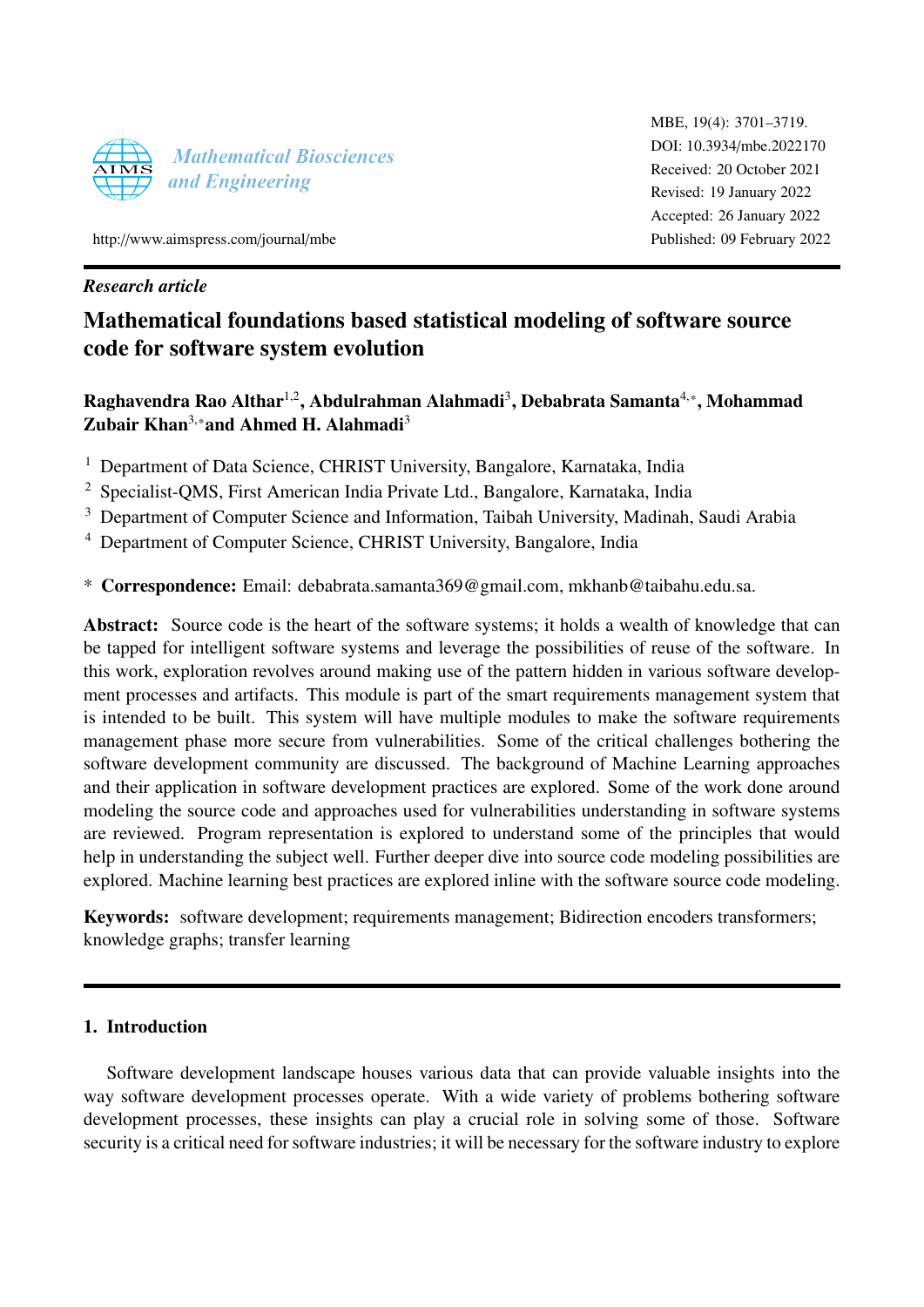these insights. Software systems operate with a specific pattern; software source code can have many stories to tell about the application. Many of the testing and scanning activities that happen within software development processes can also provide handy information. If put together in a meaningful way and fed back to the practitioners at the right time, all this information can help build secured software systems. Security issues found early in the project life cycle can help mitigate them much more comfortably and with low cost. So shifting the focus of security to the left of the software development phases will be vital. In this work, there is a focus on the requirements management phase. They enable the requirements manager with all possible information to operate with a security mindset right at the requirements elicitation phase. The software's naturalness is a much-discussed subject, where source code is more predictable than the natural language text itself. In this work, exploration will be done on statistical modeling of the source code to see how patterns can be learned from the source code. This study will help the requirements management team with critical insights about the application. The necessary security-related requirements are taken care of right at the requirements management phase.

## *1.1. Motivation*

Software development is extensive information processing work; a fair amount of data is generated across the life cycle phases. Traditionally the focus lies in delivering the needs of the customer based on their specifications. Complex software systems were also making these processes focused on what we have on hand during development. Not much attention is paid to looking back at the patterns of the processes underneath the software development cycle. Growing technology also has kept the software development practitioner on the toe to adapt in no time. The business also is focusing on taking the products and services to the market in a short time. Addressing the issues is reactive only if the users raise major red flags. With this approach keeping lights on being the only focus, many weaknesses have crept into the system over time. If these weaknesses are deep into the root, it poses challenging questions about the possibility of getting out of this situation.

## *1.2. Objective*

As part of the management strategy, there is a lack of enough attention to leveraging the operations' learnings and patterns. Lacking collaboration among the team members and their customer counterparts is also not helping the situation. It is very tough to bring discipline into necessary activities like a disciplined approach for coding practices. There is no streamlined mechanism for periodically enhancing these guidelines and educating the team on the latest updates. Though the knowledge is available across the industry and within the organization, this seems overwhelming to the practitioners. Getting the correct information at the right time in the hands of the right people is not happening. Objective of this study is to explore the mechanics to combine information from all the useful sources and provide it to practitioners in a way that can be used as and when needed

## *1.3. Contribution*

Work explores the gaps associate with the statistical modeling of the software artifacts. Exploration extends to understanding the program representation constructs. Source code being a critical construct of software system, understanding the pattern hidden will be handy information. These learning will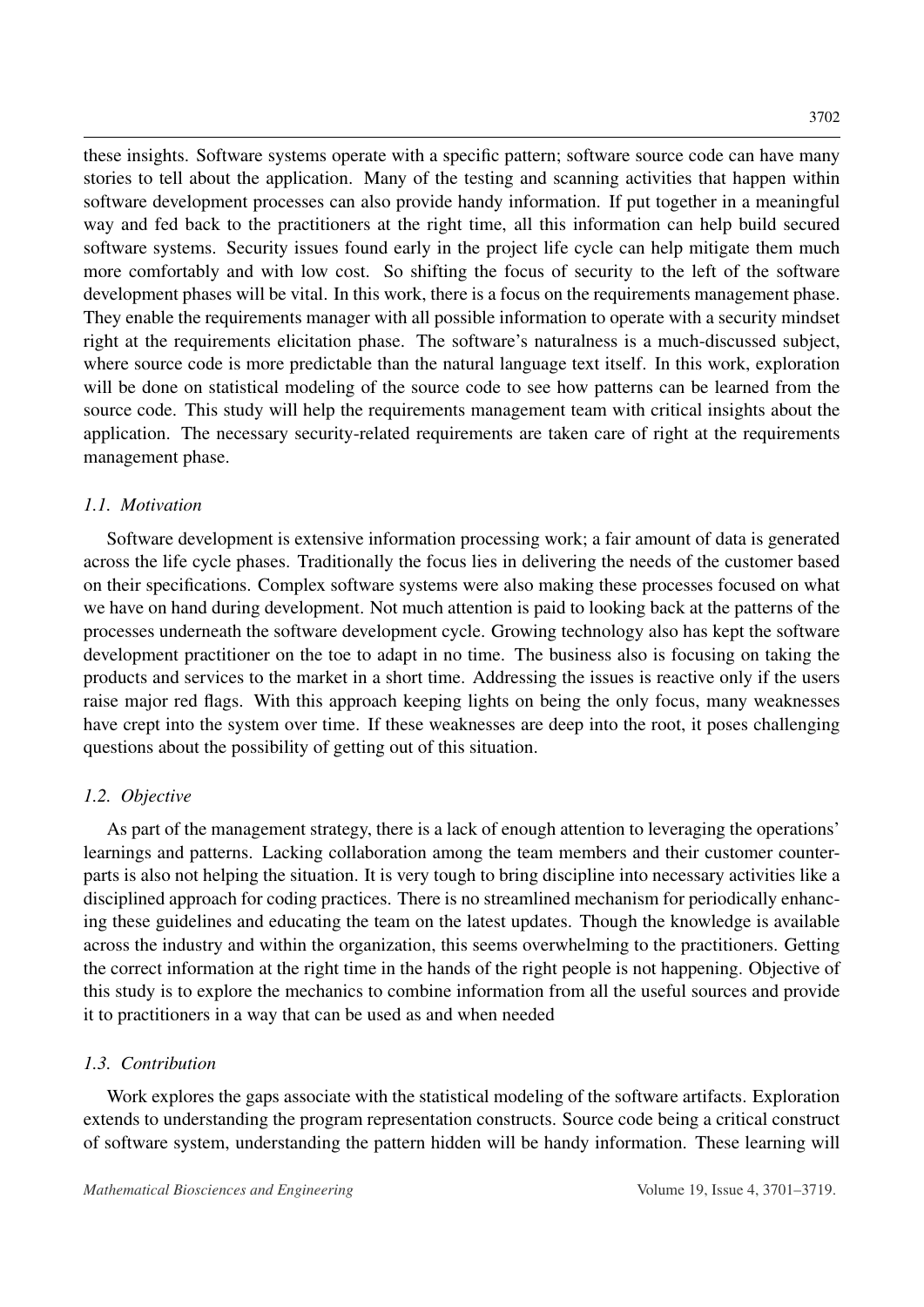help to build intelligent systems for information processing and consumption.

## 2. Background of computational intelligence

With the explosion of computational resources in recent decades, possibilities have skyrocketed in computational intelligence. Though the field has been around for ages, primarily in statistics, there has been a revolution around building this intelligence in various domains. Progress in the deep learning arena has made it possible to experiment with complex scenarios. However, there has been steep growth in data-based operations. Some corporations are still waiting to see if these make sense [\[1\]](#page-15-0). Or there is limited use of the computational intelligence restricting only to direct business-related use cases. Traditionally, computational intelligence found its root in mathematical modeling; in the recent past, there has been a significant effort to keep applications at the forefront as new frameworks are devised. Inspirations from biological neurons in the world of deep learning were a significant breakthrough. The evolution of computational intelligence can be seen from fuzzy logic to neural networks, evolutionary computation, learning theory, and probabilistic models.

#### 3. Review of literature

In work [\[2\]](#page-15-1), the author highlights that due to increasing software security vulnerabilities that compromise the software systems, there is a significant need for focus. Their work proposes to use a machine learning approach for developing a vulnerability detection system by studying from the opensource code source available for C and C++. Data sets used were both the existing labeled vulnerability dataset and the manually labeled one [\[3\]](#page-15-2). The labeling was done on open-source functions from three different static analyzers that indicated potential exploitation in the system. Lexed source code interpretation is made with deep feature representation learning, which is fast and scalable, using the dataset. Outcomes were evaluated on real software packages and the NIST SATE IV benchmark dataset. Authors confirm that their study shows that the deep feature representation learning on source code is a promising approach in vulnerabilities detection for the software source code. In work [\[4\]](#page-15-3), unsupervised word2vec methods are trained for a large set of the unlabelled dataset to explore the embedding. Still, the performance on the classification was minimal compared to embeddings, which were learned from random initialization. In work [\[5\]](#page-15-4), natural language processing-based work is explored with the background of source code sharing common aspects concerning writing the code and also for work done on the programming language. In work [\[6\]](#page-15-5), the author highlights the importance of detecting the vulnerabilities and removing them from the software. They emphasize that the previous studies have focused on prediction models for checking vulnerabilities of the software components. Still, there is a more profound need to ensure that these approaches are made more accurate and useful. In this work, the author uses n-gram analysis and feature selection algorithm for predicting vulnerable software components [\[7,](#page-15-6) [8\]](#page-16-0). In this case, features are the tokens in the software source code files, like Java class files. Different feature selection algorithms from machine learning are employed to reduce the feature space for searching optimal functions. The authors have evaluated their approach on Java-based android applications and confirm that the proposed technique demonstrates higher precision, accuracy, and recall for predicting vulnerable classes. In work [\[9\]](#page-16-1), n-gram analysis is employed to identify faulty GUI (Graphical User Interface) features of the software testing domain. Challenges associated with the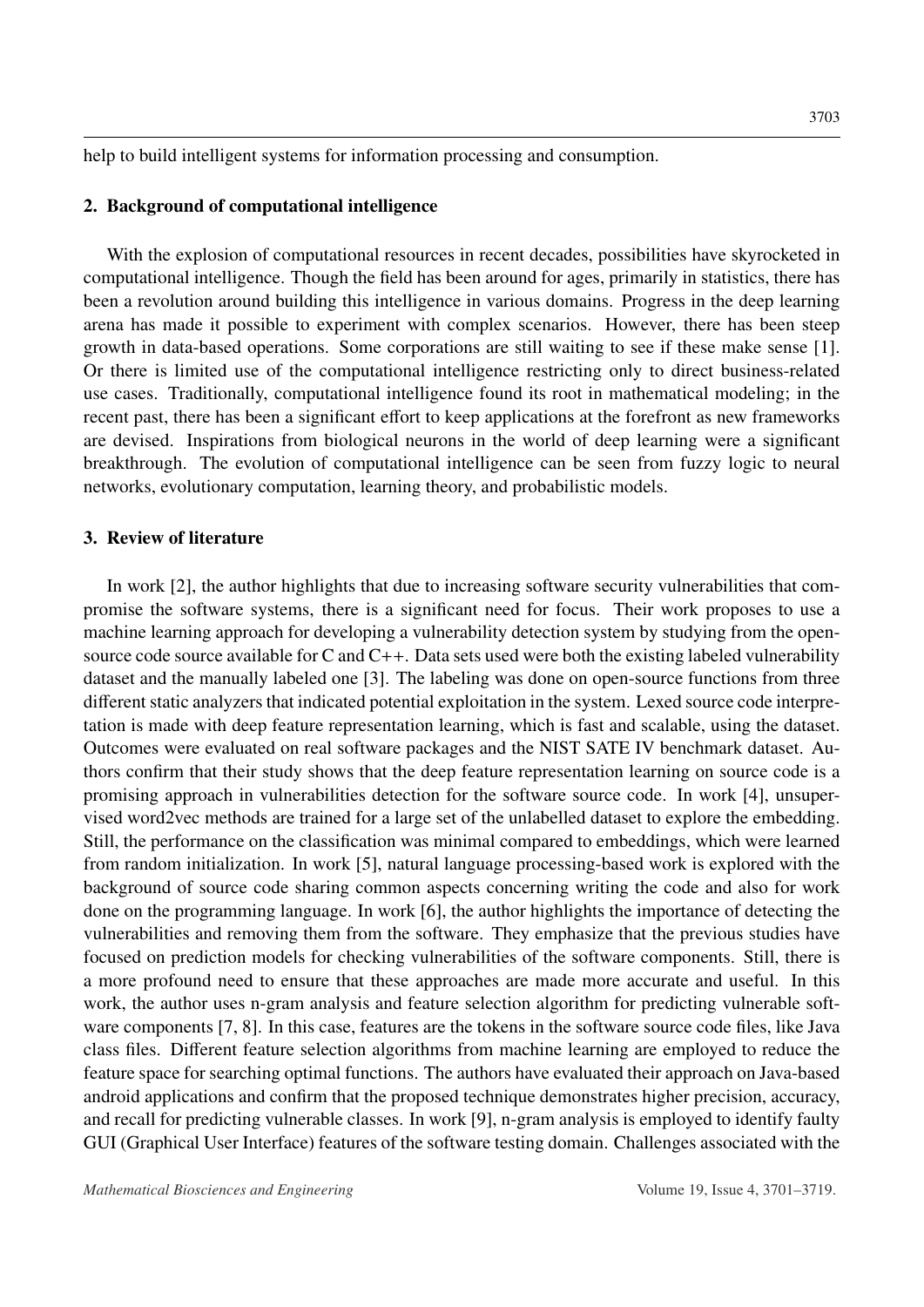vulnerabilities related prediction model are studied in work [\[10\]](#page-16-2). For vulnerable software components exploration, though machine learning application is the primary thought process, where the features are based on the study, work like [\[11,](#page-16-3) [12\]](#page-16-4) focuses on classification approach based on ensemble methods.

In work [\[13\]](#page-16-5), author highlight that its essential to detect vulnerable components of web application so that the resources needed for verification can be effectively allocated. In the prior studies, public and private datasets are used to propose various prediction models for vulnerabilities. The authors have developed web services for vulnerabilities prediction in software hosted on the Azure cloud computing platform in this work. The authors investigated many machine learning approaches available in the Azure machine learning studio and found an excellent overall performance using the Multi-layer perceptron model. Software metrics data are fed into the system as web form, used by web services that do vulnerabilities prediction. Prediction outcomes are shown on the web form for testing purposes. Drupal, Moodle, and PHPMyAdmin project datasets are used in these experiments. Artificial Neural Networks have shown promising performance, and web services format helps in complex systems. In work [\[14\]](#page-16-6), a static analysis tool is leveraged to detect vulnerabilities with machine learning approaches. Work [\[15\]](#page-16-7) explore static and dynamic code attributes for vulnerabilities detection in web applications. Metrics and text mining combinations are employed in work [\[16\]](#page-16-8) for vulnerabilities prediction purposes. In work [\[17\]](#page-16-9), authors focus on identifying the source of all software vulnerabilities. The vulture tool built by authors works on existing open-source databases and the archive ones to make sure all these vulnerabilities are mapped to the software components. The ranking is provided for the vulnerable components, which becomes the base information to investigate why the vulnerabilities get into the system. Authors highlight that the components that exhibited the low rate of vulnerabilities in the past are less prone to vulnerabilities currently. Those components which had a similar structure of imports or function calls show the likelihood of vulnerabilities. The authors use this base observation in their vulture tool, which yields a correct prediction for half of the components under the forecast; among these, two-thirds come out as accurate. This prediction gives the project managers a more significant advantage to focus their effort and attention on the parts that matter. Work [\[18\]](#page-16-10) emphasizes that there is no single metric for correlating failures across multiple projects to predict vulnerabilities. Studies in [\[19\]](#page-16-11) show how the security issues undergo evolution over time.

In work [\[20\]](#page-16-12), the author highlights that the software community has been showing interest in security and vulnerability prediction metrics. Cohesion, coupling, and complexity kind of metrics have been proposed. In this work, the author suggests code metrics from dependency graphs to predict vulnerable code components. To validate the efficiency of the metrics presented in the work prediction model is tested on Firefox Javascript engine. The authors confirm that dependency graphs prove to be a promising approach for the early indication of vulnerabilities through this experiment. Work [\[21\]](#page-16-13) focus on the trends around vulnerabilities research in the modern world. Work [\[17\]](#page-16-9) introduced new metrics for building vulnerability prediction models. These metrics were function calls and imports. Literature review has helped to firm up on the following aspects of machine learning application in software development. Focus on security needs of the software development processes is evident from the literature review. Deep feature representation learning on source code is a promising approach in vulnerabilities detection for the software source code. Natural Language Processing methodologies and their application to the software development artifacts will be beneficial. Some of the customized tool explored in literature are useful in understanding software development landscape. Exploration also covers the key metrics that can be leveraged in these machine learning approaches.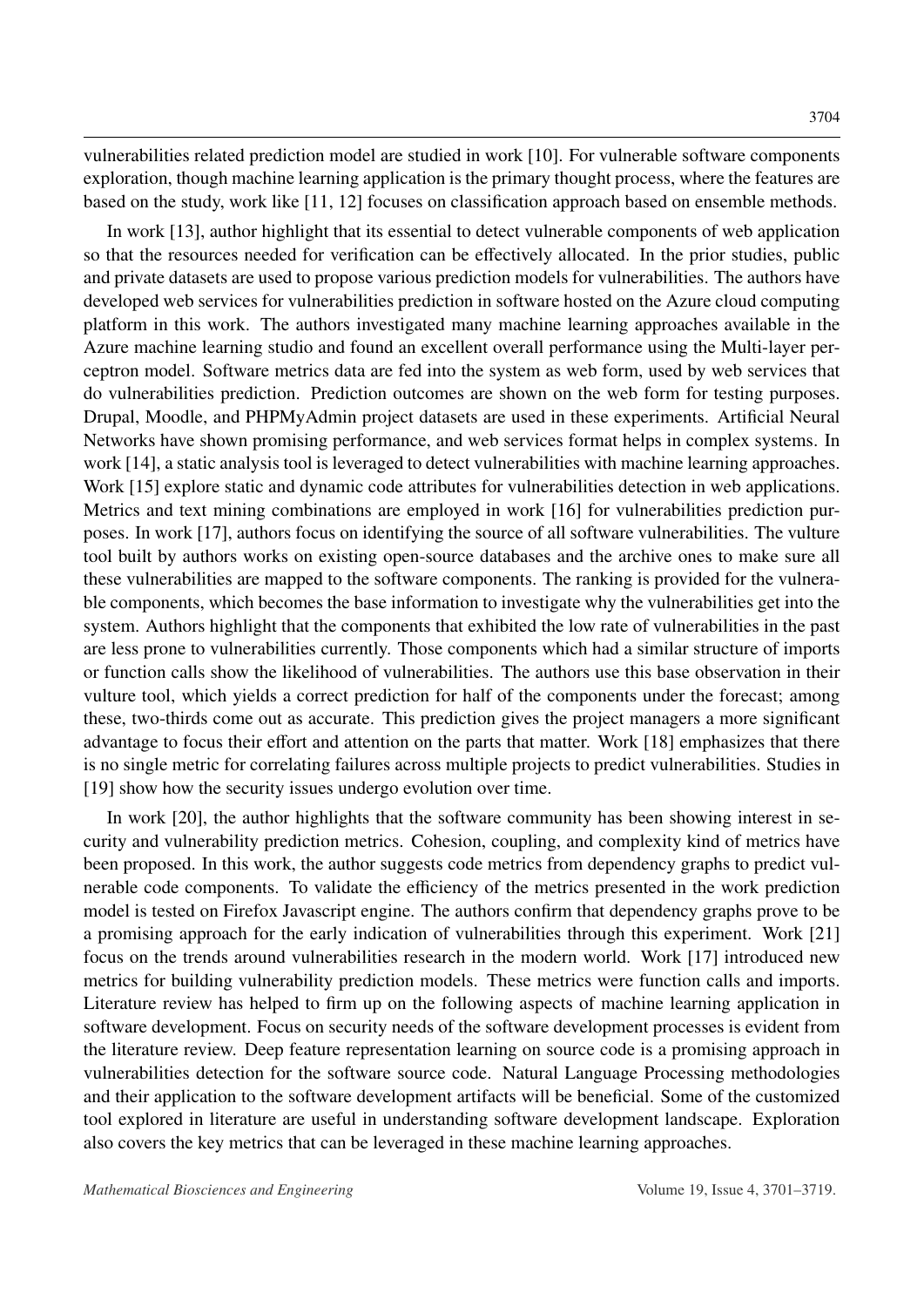#### 4. Research gap for statistical modeling

One of the prominent gaps is the lack of a wide variety of metrics used to validate the models built on data. Table [1](#page-4-0) provides details of some of the validation metrics.

<span id="page-4-0"></span>

| <b>Metrics</b>                           | <b>Definition</b>                                                                                                                                              | <b>Application</b>                                                       |
|------------------------------------------|----------------------------------------------------------------------------------------------------------------------------------------------------------------|--------------------------------------------------------------------------|
| <b>Accuracy</b>                          | (True Positive + True Negative) / (True Positive +                                                                                                             | Well suited for classification                                           |
|                                          | False Positive + False Negative + True Negative)                                                                                                               | problem with a well-balanced data set                                    |
| <b>Precision</b>                         | (True Positive) / (True Positive + False Positive)                                                                                                             | Suited in case if the confidence<br>on the prediction is very important  |
| <b>Recall</b>                            | (True Positive) / (True Positive + False Negative)                                                                                                             | Suited in case if identification<br>of positive events are a priority    |
| F1 score                                 | $2*(precision * re-call) / (precision + recall)$                                                                                                               | In case of equal focus<br>on precision and recall                        |
| Log loss /<br><b>Binary Crossentropy</b> | Log loss is useful in the case of binary classifiers;<br>in the case of logistic regression, this provides an<br>optimization Objective. Refer to Eq $(4.1)$ . | In cases of classifier output<br>being Prediction probabilities          |
| Categorical<br><b>Crossentropy</b>       | Log loss is applicable for multiclass problems<br>where probabilities are assigned to each class.<br>The logarithmic Loss function is given in Eq $(4.2)$ .    | In cases of multiclass<br>prediction probabilities                       |
| <b>AUC</b>                               | Area Under Curve provides indication                                                                                                                           | Useful when ranking prediction<br>is important rather than actual values |

| <b>Table 1.</b> Model validation metrics. |  |  |  |  |  |
|-------------------------------------------|--|--|--|--|--|
|-------------------------------------------|--|--|--|--|--|

$$
BinaryCrossEntropy = -(ylog(p) + (1 - y)log(1 - p))
$$
\n(4.1)

'p' is the probability of predicting '1'.

$$
Categorical CrossEntropy = \frac{-1}{N} \sum_{i=1}^{N} \sum_{j=1}^{M} y_{ij} * log(p_{ij})
$$
\n(4.2)

'N' samples belong to 'M' class,  $y_{ij}$  is '1' if sample' i' belongs to class 'j'; otherwise, it will be '0'.  $p_{ij}$  will be the probability of classifier predicting samples' i' as belonging to class 'j'. Binary Cross Entropy is one of the metrics used in classification approach which compares each of the predicted probabilities to actual class output which can take value of 0 or 1. Further the penalization of the probabilities is done based on the distance from the expected value. This penalization is depicted in terms of the score. Categorical Cross Entropy is another metric used in case of tasks that involve multiclass classification. This is designed to identify a single class to which an example belongs based on quantification of differences between probability distributions.

This experimentation will help develop models that can be stronger in all perspectives and provide an accurate representation of the data domain. In the software development domain, some of the work is done leveraging the metrics and measures, but there is no extensive study in this area that needs attention. Some of the works have utilized regression models for exploring the time required for fixing software issues, but these need to be explored with more advanced applications of regression models.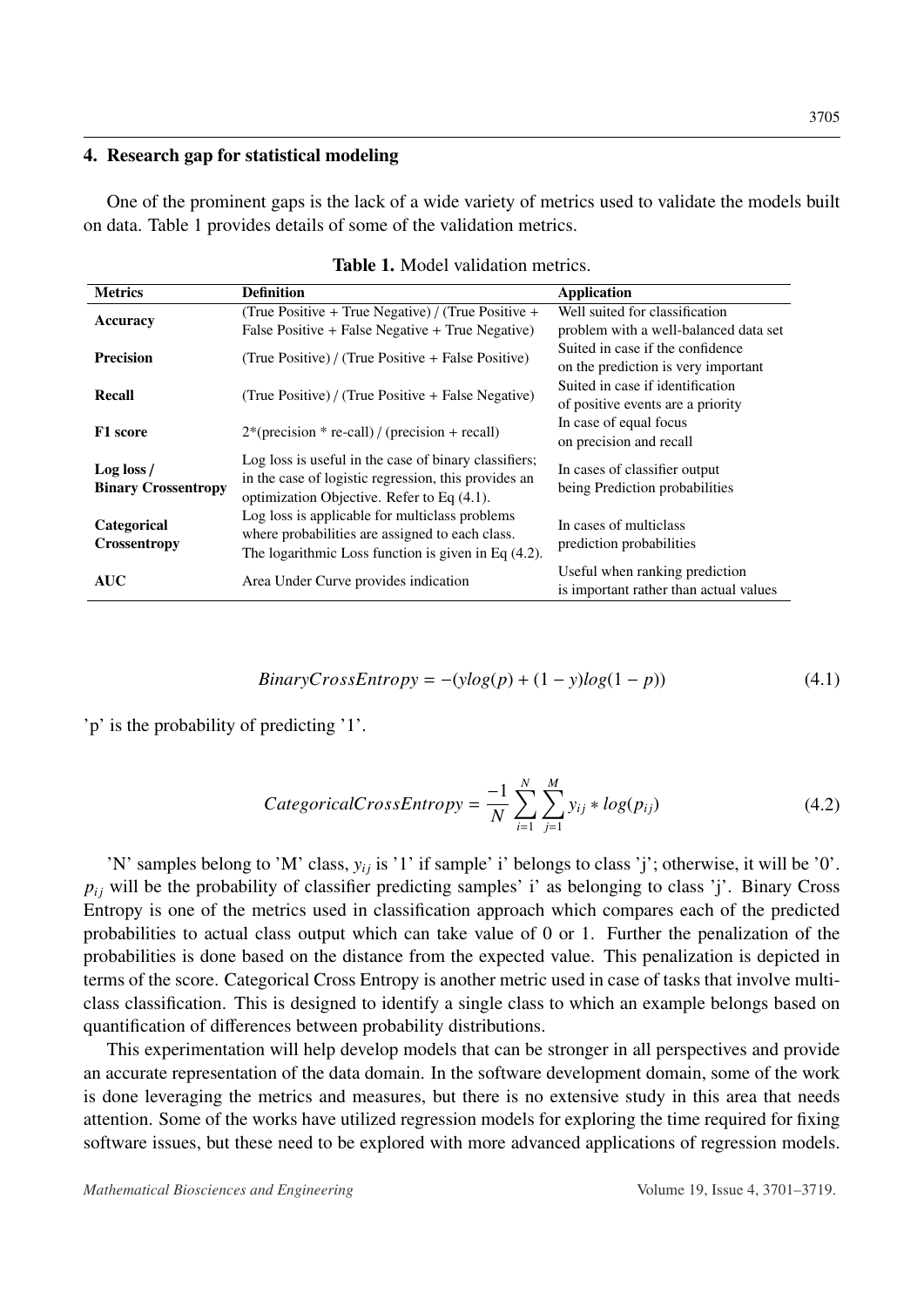Time's influence on the progression of the software-related problems and leveraging the hidden knowledge and using it for forecasting the future process states needs a focused study. Availability of the data and its quality are key concerns; there is a need to devise a mechanism to check the influence of the time range of data on the outcomes [\[22,](#page-17-0) [23\]](#page-17-1). There is a need to focus on approaches that can make it up for not depending on too much data that spreads across a long time range. Many of the studies focus on the generic influence of the features on the outcome factor. Still, more focused attention is needed to assess how each feature influences outcome and then fine-tunes the list of the features for those that matter. Dependency on the project-specific data is another constraint that needs to be handled to ensure that a fair amount of generic learning is taken across various projects catering to different domains. This learning will help to make the data science experiments cost-effective for the organization. Some of the works have tried anomaly detection methods for software development process optimization; in these cases, false-positive rates have been a cause of concern and need attention. Many of the works lack validation in the industrial settings, which do not provide accurate information about how these solutions fairing in the real world. Graph-based data representation is taking the forefront, and explorations are done in the software development domain, but this area needs more investigation. In modeling the security-related vulnerabilities in software development processes, there is a lack of effort to handle the security control-related information that is not prevalent in high frequency but is essential as their exploitation may cause huge problems [\[24\]](#page-17-2). Threat and vulnerabilities exploration has traditionally been made in software development operations, but there is quite a bit of dependency on the experts; these have the potential to be automated and made more deterministic exploration. There is a need for balance between validation of the experiments across industrial settings and general public data. Since there is a substantial amount of natural language data involved in software development, including the source code, which exhibits quite a bit of naturalness, there is a need for in-depth exploration of text analytics-based approaches. Most of the approaches have been restricted to black-box modeling, and there is a need to establish transparency of the models and make them explainable. These data models' characteristics will help build the approaches effectively to cater to all the needs of the data domain. In the domain of security requirements modeling, the primary challenge of understanding the security categories' operational definitions is essential to build consistency in experiments and its outcome. Since the data is the fuel for data science experiments, extracting the required information is a practical challenge. There is a need for approaches that can cut down the data hungriness of the data models [\[25,](#page-17-3) [26\]](#page-17-4). Software requirements engineering needs further exploration with the latest machine learning and deep learning approaches. In software source code, a more effective mechanism for labeling the source code is required to cater to the appropriate data supply to deep learning models. Much of the work has focused on the retrospective identification of security issues. Still, not much work is done on proactively identifying possibilities of the security issues creeping into the software development processes as the software systems are enhanced.

## 5. Program representation

Program representation formats are AST (Abstract Syntax Tree), control-flow graphs, and program dependency graphs. Understanding these formats goes a long way for progressing in the statistical modeling of software source code. AST helps to represent the software source code in a tree format for a programming language. The construct of the source code is used as a building block for tree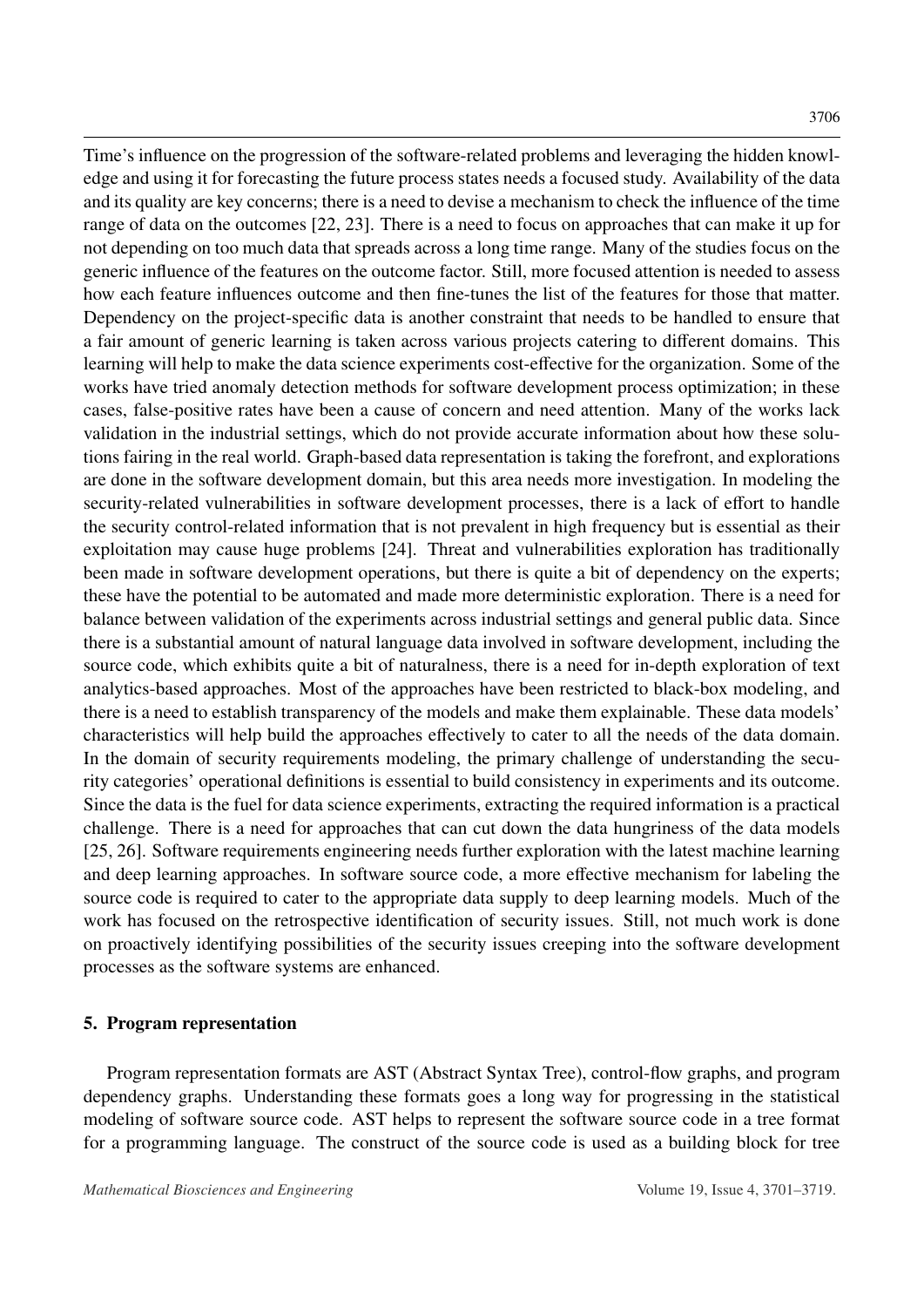construction. Representation only considers essential aspects like content and structure and does not represent everything in the code. To define a syntax-based format for a case of a 'if' command, it will be a single node that branches out to the further divisions. ASTs are a primary source for program analysis where the property of programs is studied to optimize and correct them. Abstract interpretation is another crucial aspect that needs to be understood to understand source code with statistical computation. In abstract interpretation, an approximation of the program's semantics is made to infer information about attributes like control flow and data flow without getting into granularities of the computation [\[27,](#page-17-5) [28\]](#page-17-6). Abstract interpretation will help to understand the software program's pattern and not the precise nature, as accurate inference needs a large amount of computation power and time. Statistical modeling can be built to understand the nature of the software systems by leveraging these patterns. (CFG) Control Flow Graph is a graphical representation of the control flow during program execution. CFG is dependent on the process underneath the operation of the software program. CFG is a directed graph that demonstrates all the path that is involved in the program. Entry and exit blocks are associated with CFG, where the flow between the nodes is shown in between. It's essential to explore the mechanisms where inferences can be derived from graph information. One of the transformations is to put together crucial information by randomly moving through the graph; this move can be fixed in length and help build machine learning features. The pattern learned from those can be vectorized, which will help derive the embeddings of the data hidden in the graphs data. Graph data can also be used in image data, and image comparison can be made to establish the code's attributes. PDG (Program Dependency Graphs) is the mechanism for graph representation where data and control dependencies are brought out straightforwardly [\[29\]](#page-17-7).

## 6. Exploration in to source code modeling

Work [\[30\]](#page-17-8) studies the application of machine learning for big code and its naturalness. This work is an extensive survey of all the work done in this area. One of the approaches would be to build the knowledge repositories of the pattern learned from the domain under study; these patterns are gathered in the knowledge bases. New projects can be validated with this knowledge base as a reference. In the process knowledge base gets calibrated over some time. Capabilities of the NLP (Natural Language Processing) can be leveraged to establish dependencies and interconnection between the code's methods and functions. Apart from security vulnerabilities computation, technical debt identification is another prominent area that will be benefitted. Based on the learning from software's naturalness as highlighted in work [\[31\]](#page-17-9), code summarization and code search-related use cases can be resolved. This characteristic comes in handy while we conduct predictions on the code components. Though programming language looks complex and flexible, code is influenced by the programmer. This characteristic has a significant influence on making code more natural than that of the natural language. It's the limited vocabulary of the programming language that is used is that makes the code natural. Based on this naturalness, we would derive the codebase's statistical properties and used them for our prediction purpose. Computational intelligence built on code will also help cut down the time and effort required by the code reviewer. The reviewer can focus on a crucial part of the review rather than worrying about the syntax part, which the system can take care of. Code commits another critical information that must be mined as part of prediction model building that can hold quite a fair amount of data on the potential vulnerabilities. Approaches used for the application monitoring are handy sys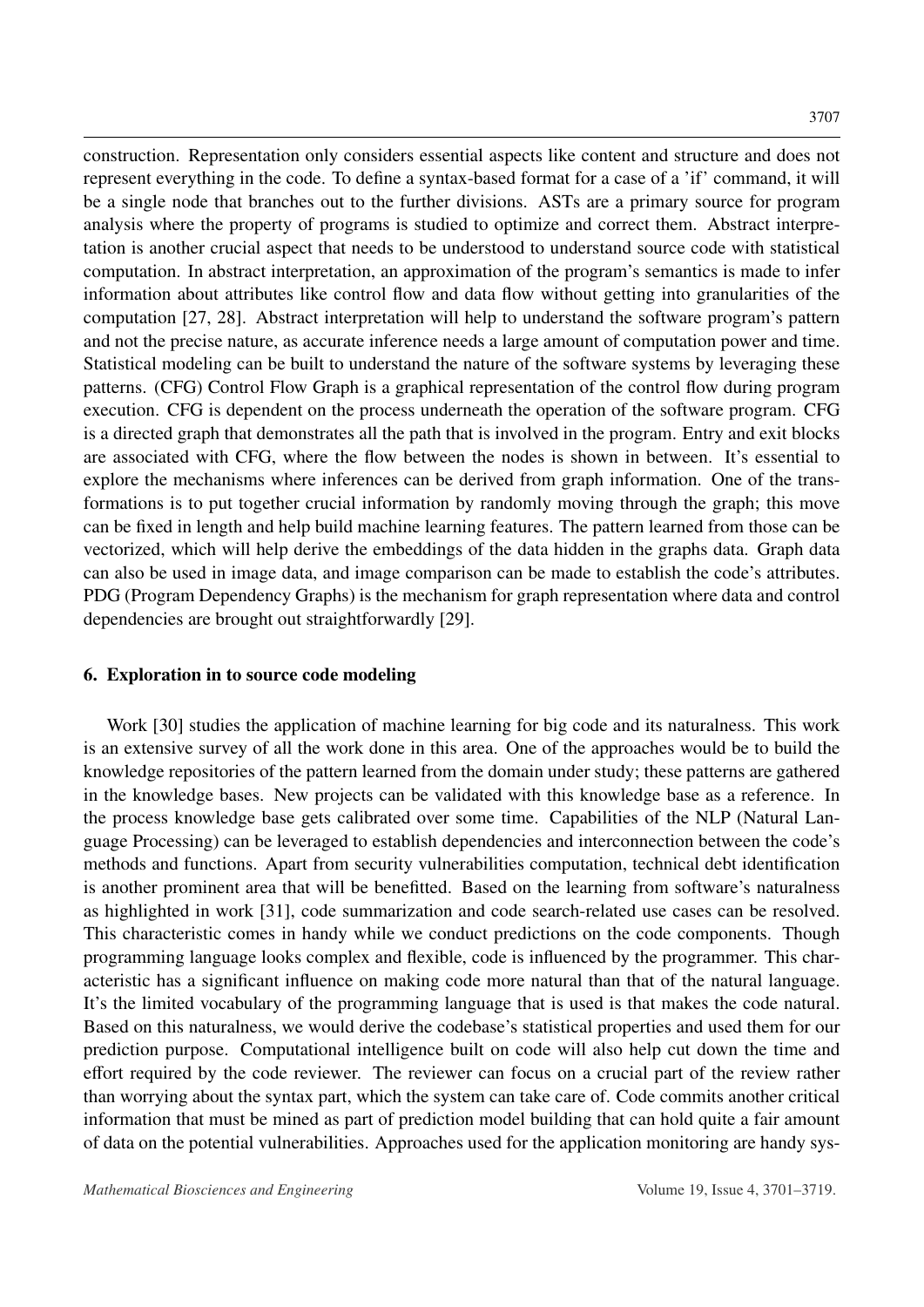tems to study more critical features from the software system that can complement the features learned from source code [\[32\]](#page-17-10).

Another set of features can be generated from the pull requests associated with the codebase; API calls from these can be studied to figure out the flaws compared to the best practices. These changes made can be compared with the critical information that is available for the system. This information helps to understand the dependencies. Training can be conducted with two approaches: creating the example cases and making the model learn, and parsing into publicly available datasets. Rule-based learning can be a starting point to build the training dataset, which can be further leveraged to build on the supervised machine learning models. Based on the study of publicly available datasets, it's possible to understand the code commits and see what kind of code changes are done in the past. These would also assist in the recommendation of the fixes for the code. One of the critical factors is that the more granular the information is in the code, commits better it is for pattern understanding. But since the commits restrict the issue fixing and some form of improvisation to the code and information about the same is not documented in granular form, this poses the challenge and calls for better approaches to identify these granular aspects. Controlling the false positives is one of the critical areas pointed out by other researchers [\[33\]](#page-17-11). One of the crucial challenges of extending the models across the domain is the highly specialized language that is difficult to comprehend. Another important consideration is it's not enough to bank on the most used features in the code because the ones outside the list will also have extensive usage and cannot be ignored. The influence of time on the data source used for learning is an important area of exploration. The codebases used for education, particularly from the open-source, need to be assessed for relevancy to the day. This area may need the assistance of the machine learning and deep learning approaches that account time factor [\[34\]](#page-17-12).

The effort invested in the source code's statistical modeling also will facilitate the building of the software tools. It's the combination of source code, code-related documentation, and publicly available data that can together help make sense of the pattern hidden in the source code. Static analysis tools and machine learning approaches can be looked at hand in hand to build an effective prediction mechanism on the code components. Previous software engineering methods have based themselves on the formal structure of the code; to advance in the progressive direction, it's essential to understand the software program's statistical nature. Besides other factors highlighted towards the software's naturalness, programmers' intention of keeping the software maintainable also keeps the common theme as a base for programming. Probabilistic modeling makes up a promising approach for building together with the uncertainty seen in source code. This method also helps build comprehensive knowledgemaking use of text-based sources like requirements documents and other documentation related to the software program. Difficulties involved in the porting of programs from one language to a different language also need focused exploration. Learning from the software traces and flows will provide the right amount of information for pattern recognition [\[35\]](#page-17-13).

Generation of the code as tokens is one form for modeling with a tree-based syntax representation model and graph structures generated with semantic models. N-gram modeling has seen its implementation in code components, like in language modeling, where previous n-1 tokens are used as bases for predicting the nth token. But the challenge with code modeling is the difficulty to hold the context similar to that of language modeling. So there will be a need to account for context information. LSTM are specialized in retaining the key information from the input data based on its importance to the context of the situation. Hence rather than learning everything from the input, this specific focus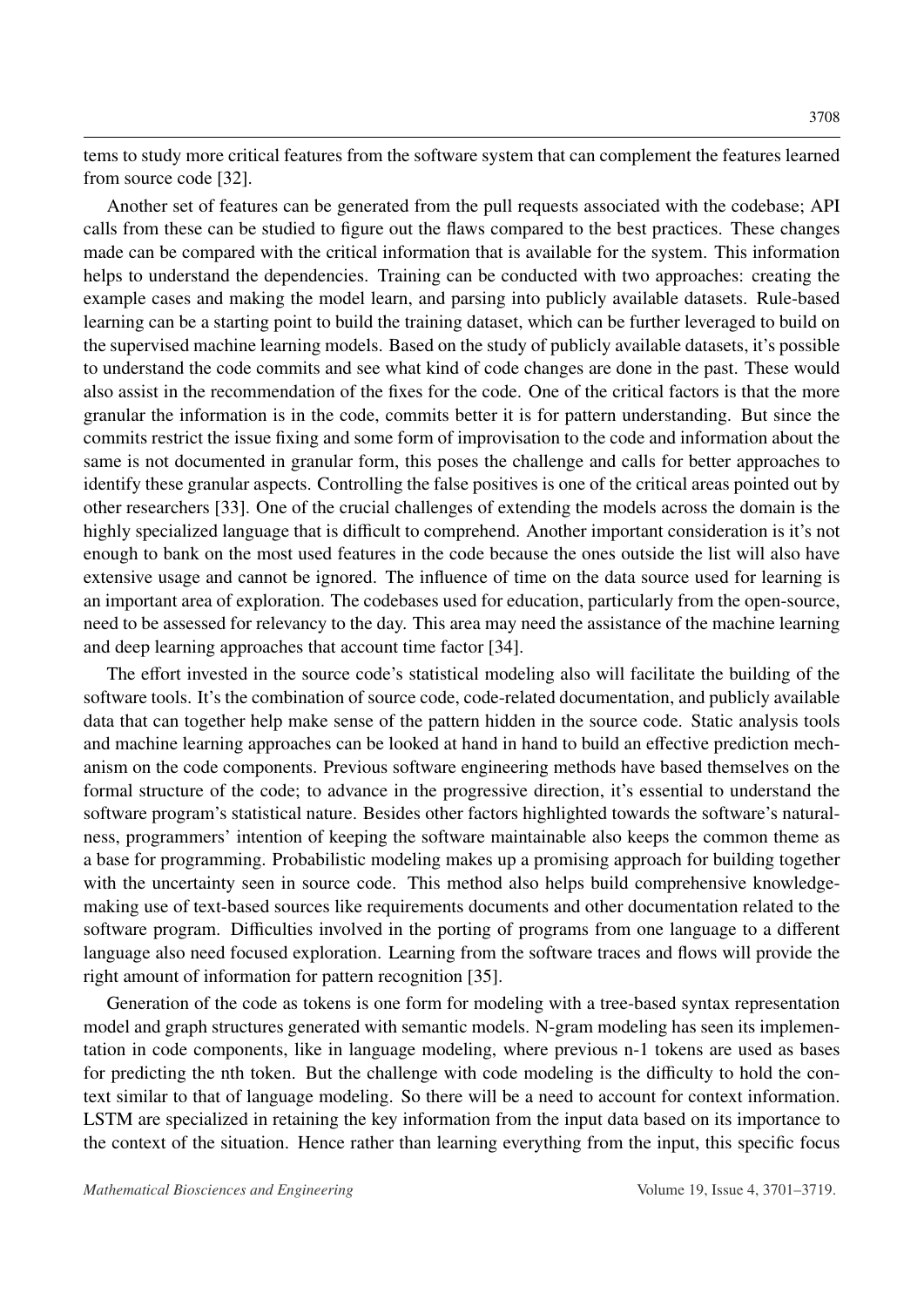helps to capture what is more relevant for the scenario under study. RNN also helps to understand the context from the input data as they act as encoders to retain the input sequence in the form of an internal state. Though the input sequence is not relied upon the state information stored in the RNN can help in focusing on the context of the input data. For accounting, the contextual information, LSTM (Long Short Term Memory) networks, and RNN (Recurrent Neural Networks) are appropriate. Though neural networks can reveal hidden patterns and retain long-term contextual information, the amount of data required for the same makes it very challenging [\[36\]](#page-18-0). In contrast to sequential modeling, syntactic tree representation has its advantage. The hierarchy's representation is done in a structured format of a tree drilling down to the features. Abstract Syntax Tree is one such representation, though this representation also needs extensive computation. Graph representation of the source code puts together the critical aspects of sequential learning and tree-based learning. Graph-based modeling finds its challenge as there is no specific starting point for the same. In the language modeling-based approach for software source code modeling, context is accounted by code semantics understanding, but it is a complex area of exploration.

#### 7. Application of machine learning for code modeling

Since the source code holds many features, managing those contributing to bringing out the pattern is tricky. Lasso regression can control the less significant features low co-efficient for the variables. Running forward propagation and backward propagation also helps identify the correct pattern in complex data distributions. Literature shows the use of precision, recall, and accuracy metrics extensively; log loss metrics can be explored to understand the models better. During probabilistic modeling, when the Bayes models are built, probabilities reduce to close zero resulting in the probabilities of the events getting rounded off to zero [\[37\]](#page-18-1). In case of the likelihood of the event becoming zero, Laplace smoothing technique can be used to ensure the probability equation holds the information of all the events so that influence of all the features in the modeling processes can be retained. One hot encoding and response encoding method of coding can be considered for the case of categorical features. The influence of each of these methods can be studied based on the domain's data, and appropriate techniques can be used. In the KNN (K-Nearest Neighbour) classifier being used to classify the vulnerable code components, the calibrated classifier with cross-validation is one parameter used within this model. This parameter takes in a classifier, which acts as a calibrated classifier within KNN and also can take a variety of methods as its input like 'sigmoid'. Experimenting with the variety of kernels to choose one that suits well for the data is another critical area of exploration that can provide ways in complex domains like code modeling. In data science kernels are utilized to create a kernel trick which helps transforming linear classifier to solve non-linear problem. Kernel functions are applied on each of the data points with intent of mapping non-linear observations in higher dimensional space, so that the data points can be separated and studied. Abstract Syntax Tree way of representing the code can be modeled in a decision tree-based machine learning approach. This model helps to study the pattern in the code well. In decision tree-based modeling, the homogeneity of the code can be modeled utilizing the Gini index-based metrics. This approach helps to establish the typical pattern in code. Gini index and entropy are opposite, which provides information on how regular the pattern is within the data. In particular, these come handy for decision tree-based modeling to control the extent to which the features can be accommodated with the experiment. Entropy helps to understand the information gained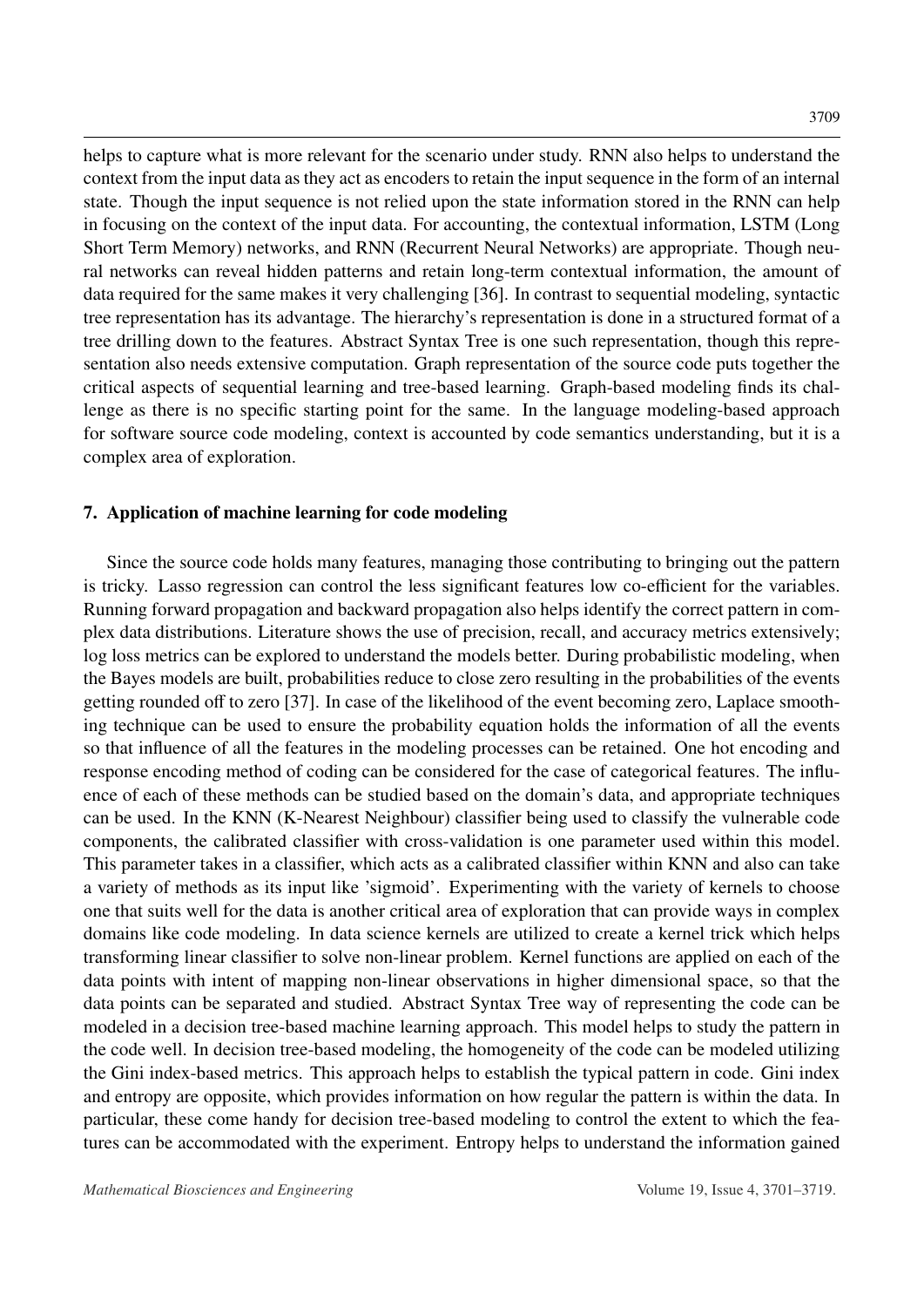from each feature and select the right features based on their importance. Truncating and pruning the decision trees to be experimented with to get the right depth tree based on the domain's need. Under the bagging modeling approach, there are various ways to test; we may combine multiple models [\[38\]](#page-18-2). These different models can take a different set of samples and perform modeling. These sampling can either be with or without the replacement of the data points. Other approaches to creating bagging models are to perform row sampling or column sampling. In row sampling, different cuts of samples are selected, while in the case of column sampling, additional features are chosen. Based on these, multiple models are created, and then the prediction of all these models in the bag is used to make a final overall prediction.

XG Boost is one of the best in class machine learning approaches that provide exemplary performance and speed due to its features like parallelization, out-of-memory computation, and cache optimization. XG Boost's critical aspect is its ability to regularize, auto prune, and treat missing values. CHAID (Chi-square Automatic Interaction Detector) is another approach that helps to identify the best feature from the data. The formula  $(Eq 7.1)$  $(Eq 7.1)$  for chi-square is as follows, where y' is the actual value and ' $y'$ ' is the expected value.

$$
Chi-square = \sqrt{\frac{(y - y')^2}{y'}}
$$
\n(7.1)

<span id="page-9-0"></span>With difficulty involved in large-scale source code presentation with supervised learning, unsupervised methods like clustering and segmentation will have a significant role to play in source code modeling. Clustering study of the software source code provides base for many of the source code related use cases like automated coding, recovery of the artifacts, understanding the software systems and establishing the traceability and so on. Assessment of the inter and intracluster homogeneity is a central theme in the clustering. Characteristics of the source code that influence this clustering approach needs to be explored closely. K-Means clustering is one of the methods that can provide an unsupervised format to experiment. The cost function in the case of K-Means clustering can be represented as in Eq [\(7.2\)](#page-9-1).

<span id="page-9-1"></span>
$$
J = \sum_{i=1}^{n} ||(x_i - \mu_{k(i)}||^2).
$$
 (7.2)

'i' in the equation refer to 'ith' data point. 'k' refers to clusters.  $\mu_{k(i)}$  represents the co-ordinate of cluster center for k(i).

Silhouette analysis helps to identify the quality of the cluster formed from the data points. Metrics based on cohesiveness and dissimilarity are used to arrive at the proper cluster formation. Figure [1](#page-10-0) shows details of silhouette analysis. Figure [1](#page-10-0) highlights that though there is no cohesiveness, one common cluster is shown, which is not appropriate. In the second part of Figure [3,](#page-12-0) clusters are demonstrated correctly based on their cohesiveness and dissimilarity. The third part of the figure shows two small clusters even though there is cohesiveness within the group. Equation [\(7.3\)](#page-9-2) denotes the computation of the silhouette metrics.

<span id="page-9-2"></span>
$$
s(i) = \frac{b(i) - a(i)}{max(b(i), a(i))}.
$$
\n(7.3)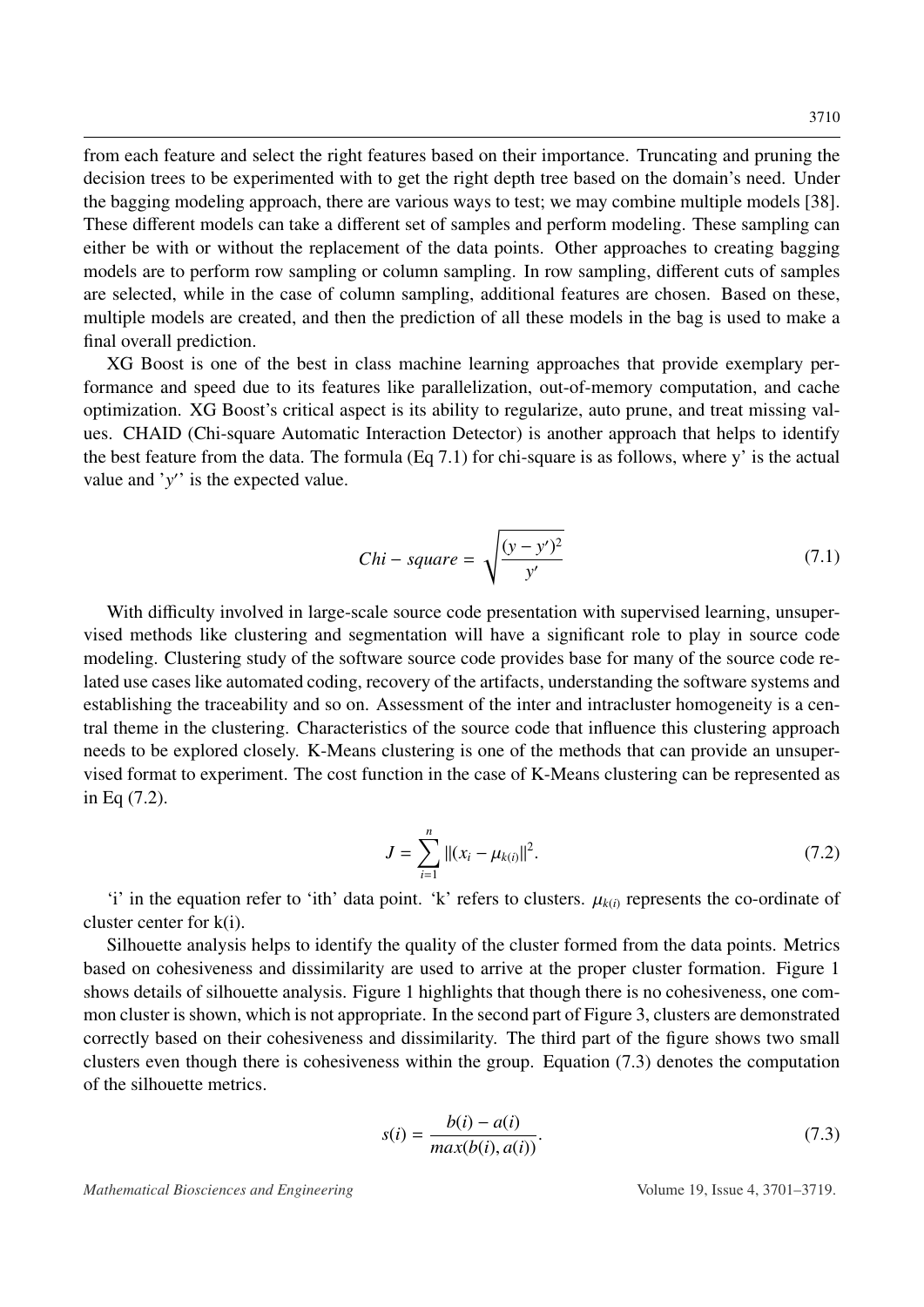<span id="page-10-0"></span>

Figure 1. Sihouette analysis representation.

a(i)–cohesion: average distance from own cluster b(i)–separation: average distance from neighbor cluster s(i) value of 1 is good Ideally a(i) should be smaller than b(i) 'i' represents individual datapoint.

Hopkins statistics provides a means to assess the randomness of the data in the cluster. Lower the Hopkins value highly random the data, denoting the difficulty of working with that data. Another critical logic is identifying relation, persona, and intent among the features created from the data point. The relation is straightforward, the persona is the characteristics of the data points, and intent is the data distribution's objective. These aspects will provide means to establish a data pattern. Hierarchical clustering helps build the cluster within the data space, and the same can be denoted on a dendrogram to identify the correct number of clusters within data. Since we are dealing with the complex data landscape of software source code, it is essential to experiment with some of the dimensionality reduction techniques like LDA (Latent Dirichlet Allocation), t-SNE (t Distributed Stochastic Neighbor Embedding), and PCA (Principal Component Analysis).

One another aspect that needs attention is the multi-collinearity between the features that are gathered for modeling. This aspect will have to be monitored closely in software source code-related features to understand how each of the features influences overall prediction and influence each other. In the case of multi-collinearity, there are possibilities that the influence of features among themselves will mask the impact on the final prediction. Variance Inflation Factor is one method to keep a check on the multi-collinearity of the features. Simultaneously, machine learning approaches focus on understanding the pattern hidden in the data from the domain under study. The distribution from which the data is coming plays a crucial role in the prediction models' success. The data domain distribution is influenced by factors like the period in which the data generation has happened, the number of changes that have occurred in the domain, the impact of those changes on the data, and the scope of the data. These factors can influence the nature of the data generated in the process, and further, these data hold the inherent pattern in the domain. However, machine learning is about understanding patterns hidden in the process through data, a mathematical representation of the process. Data visualization is an essential aspect of getting a good sense of the data domain. In the case of a larger experiment done in this research, there is a focus on providing visualization capabilities for the end-users to derive knowledge from the data. In the overall system intended to be built, a smart requirements manager that will be available for requirements managers in the software development process, visualization capabilities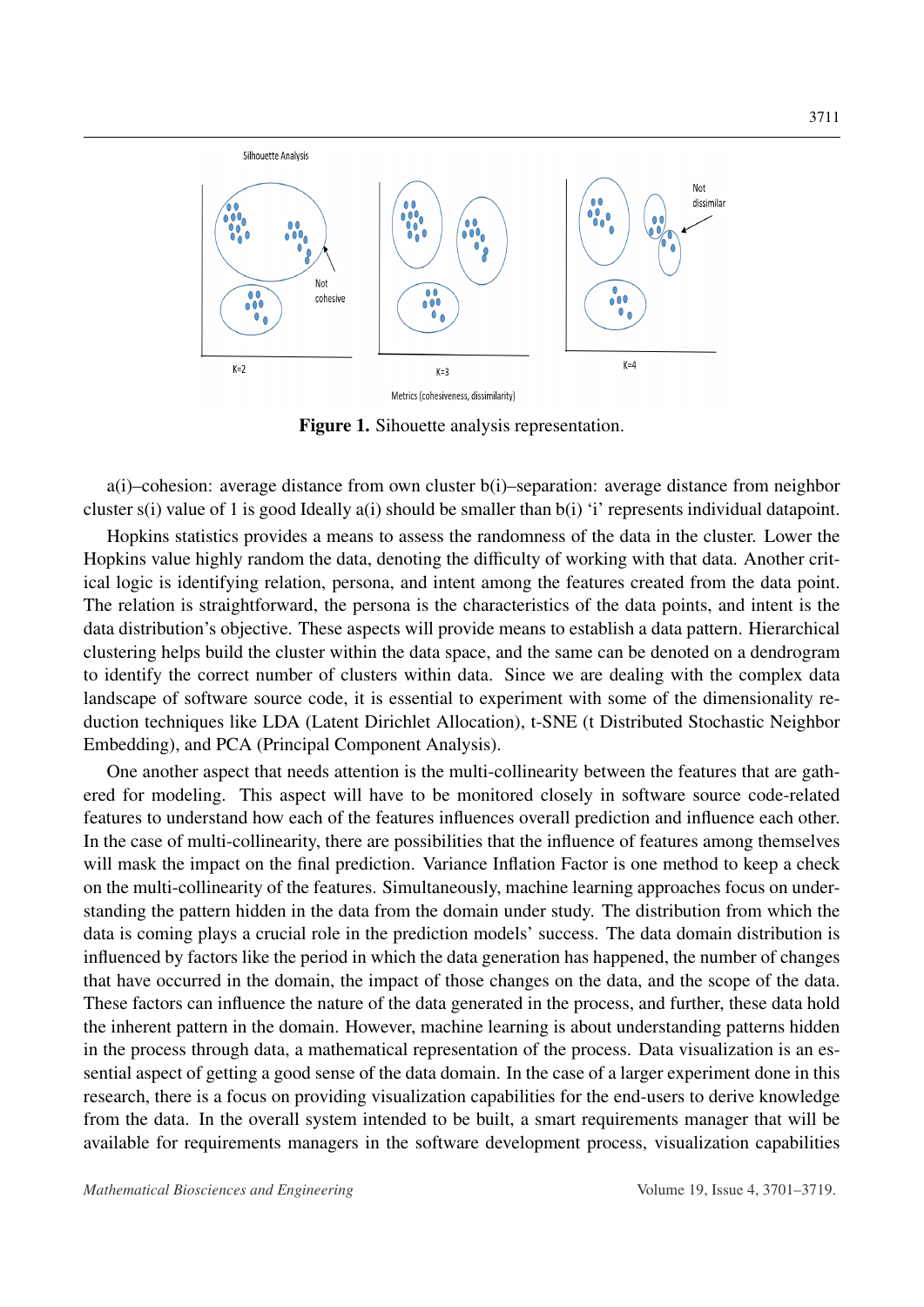built on top of the knowledge base created from various modules can be seen [\[39\]](#page-18-3).

Some visualization capabilities like a word cloud, n-gram analysis-based visualization, and knowledge graph visualizations will be built. The module discussed in this paper is the source to learn the pattern from the software development landscape, particularly from the software's source code. NLP (Natural Language Processing) pipelines must be architected to model the text source data associated with the source code. These data would be the code commit comments, code review, other review comments, testing-related information, and additional textual information captured during the software development process. A study of the source code's time-series pattern will provide helpful information around the possible security vulnerabilities that can creep into the information system shortly. Security vulnerabilities are the primary focus area in this research. In simple terms figuring out the vulnerable code components will be one of the critical explorations [\[40\]](#page-18-4).

Time series exploration of the source code is influenced by the influence of maintainability of the software over some time. The new updates to software and their impact on security will have to be kept in check. Impact analysis is an essential exercise in software development; a similar thought process must be used in source code modeling. The impact of various phenomena happening during software development has to be accounted for. Exploring the machine learning arena to its critical areas in the source code modeling will be as follows. Regression modeling will help assess the extent of vulnerable codes in the software system, the extent of contribution by these vulnerabilities in inducing the security threats, the number of security issues, and other quantitative aspects that can be modeled. The classification approach in machine learning will be explored to bucket the vulnerable code components into various security concerns. These categories can be established based on the security objective set for the software domain under study [\[41\]](#page-18-5). This objective may pop out of the necessary security triad as a starting point: confidentiality, integrity, and availability. These security objectives can also be done by learning from the historical source code management data and other data sources. Clustering is another prominent area of machine learning, where the grouping of clusters will help combine the typical characteristics of the data domain. This data domain visibility in clusters will help devise the plan of action focusing on each cluster rather than a generic plan at a high level. In the case of security vulnerabilities modeling, clustering of the code components will help generate knowledge about the software system vulnerabilities in the categories and treat them according to their nature [\[42\]](#page-18-6). Figure

<span id="page-11-0"></span>

Figure 2. Machine learning in software source code modeling.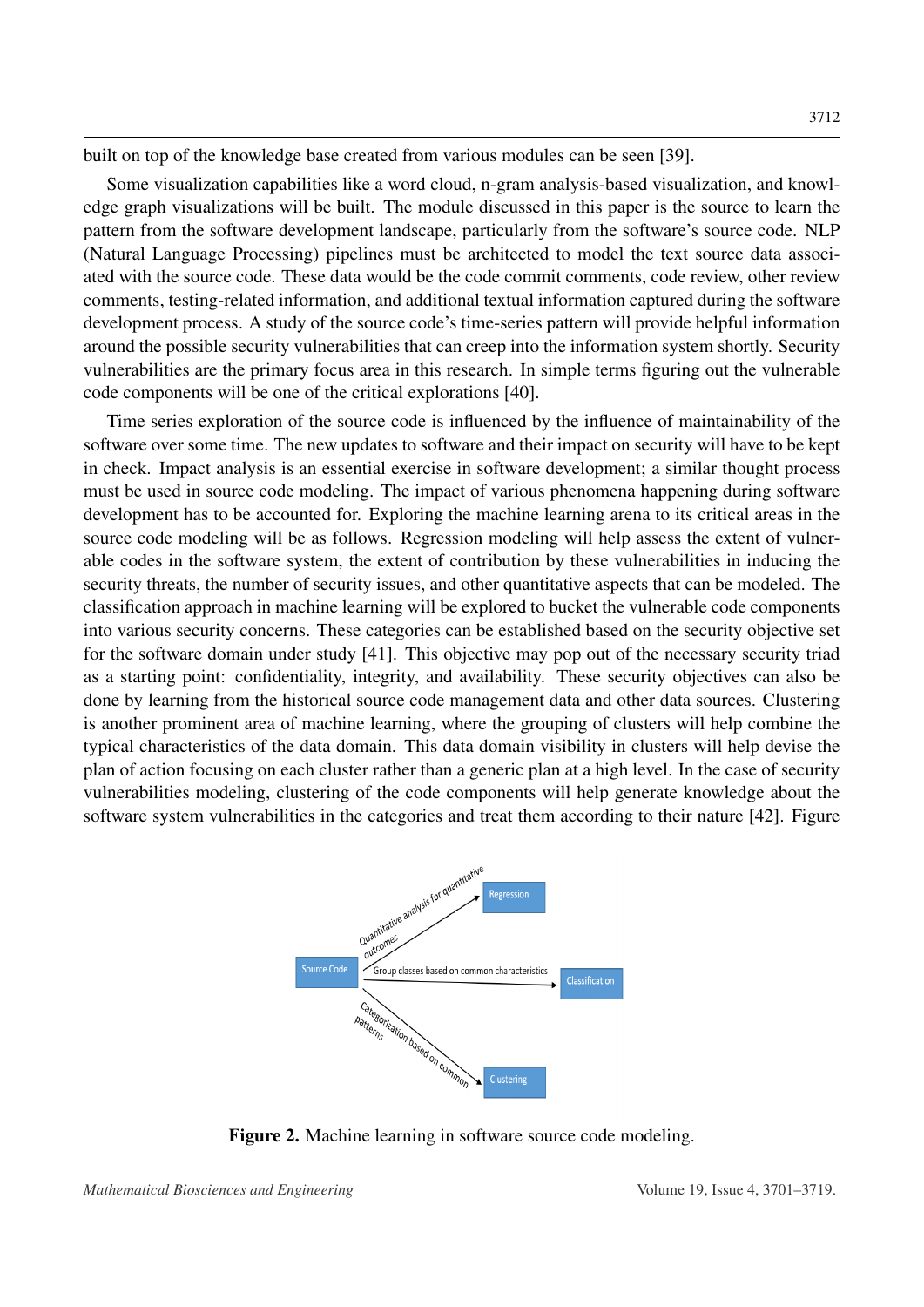[2](#page-11-0) represents the machine learning approach and its application for software source code modeling. Machine learning applications in software source code will have to experiment with a semi-supervised learning approach. Most of the experiments will be unsupervised where the work has to be done without labeled data, so that clustering may be a handy area of exploration. Supervised learning ability also can be incorporated if there is the possibility of creating some handmade features and labels. For instance, vulnerable code parts can be labeled and used for training purposes. In the regression arena, metrics-related code components can be derived to perform supervised learning. The mix of these supervised and unsupervised approaches can provide a semi-supervised platform for modeling software source code. The reinforcement learning area can be explored, considering that these semi-supervised learning systems are established. They keep working on the new data that will help calibrate the system as it continues to operate. Once the system has enough data and capabilities of learning, aspects of the reinforcement system can be built into these matured systems of prediction. Figure [3](#page-12-0) shows the basic setup for Reinforcement learning. Table [2](#page-12-1) provides the details of reinforcement learning variables.

<span id="page-12-0"></span>

Figure 3. Reinforcement learning setup.

<span id="page-12-1"></span>

| Reinforceme       | Dtescription                                    |  |  |
|-------------------|-------------------------------------------------|--|--|
| Learning Variable |                                                 |  |  |
| Environment       | World in which                                  |  |  |
|                   | agent operate                                   |  |  |
| Reward            | Environmental                                   |  |  |
|                   | feedback                                        |  |  |
| <b>State</b>      | Situation of agent                              |  |  |
|                   | at a point of time                              |  |  |
| Policy            | Agent state and                                 |  |  |
|                   | action mapping approach                         |  |  |
| Value             | Point to be awarded in future                   |  |  |
|                   | for an agent for its action in particular state |  |  |

Table 2. Reinforcement learning variables.

In the aspiration of making the machine learning models transparent and interpretable, understand-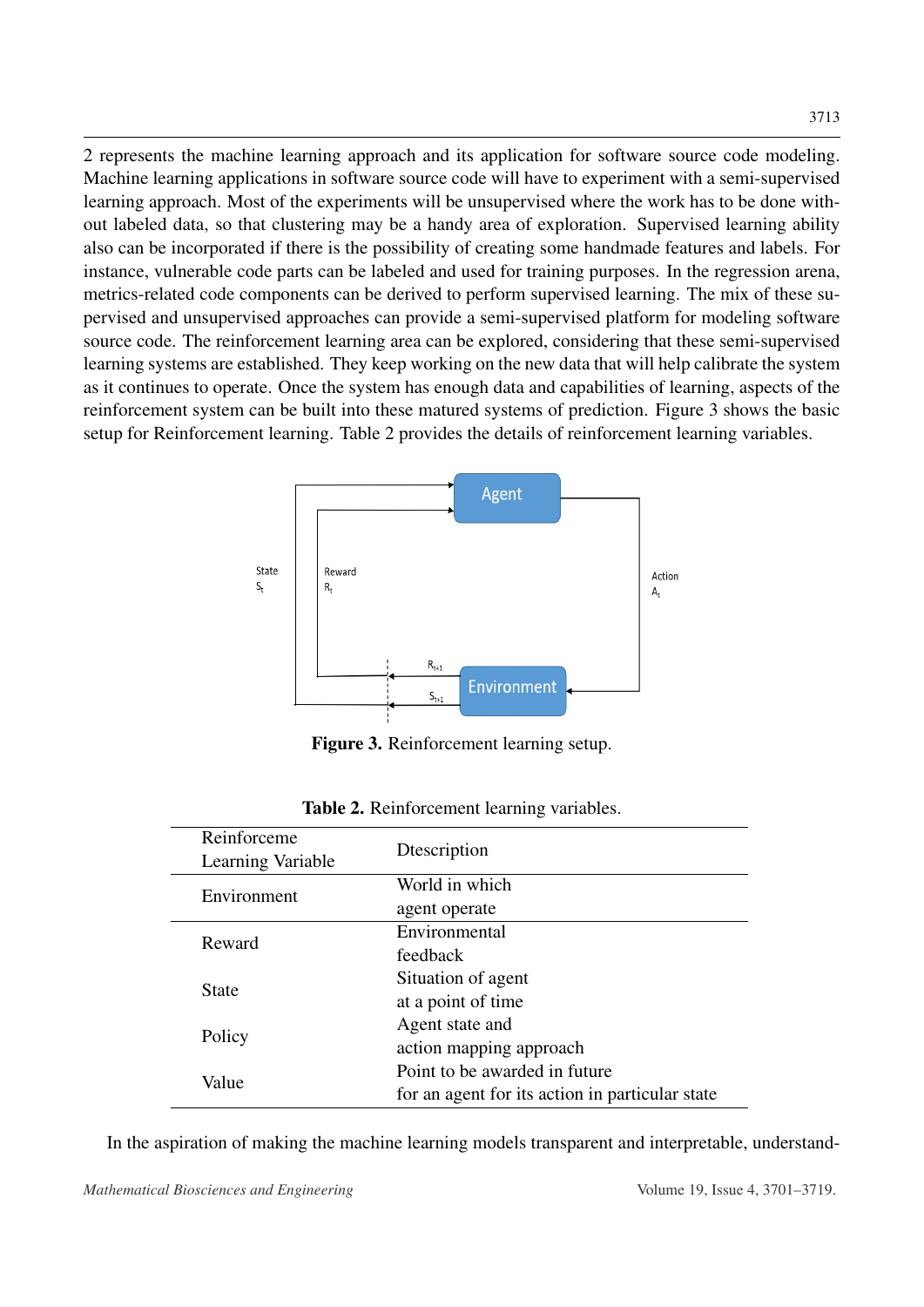ing the gradient descent mechanism working underneath machine learning models is essential. Gradient descent helps arrive at a cost function while building a mathematical relationship between all features and their outcome. Gradient descent targets to optimize the cost function so that the best possible connection is constructed to get an adequate level of accuracy for the models. The below Eq [\(7.4\)](#page-13-0) gives the cost function in gradient descent.

$$
C = \sum 1/2(\hat{y} - y)^2
$$
 (7.4)

<span id="page-13-0"></span>The Eq [\(7.5\)](#page-13-1) below describes what gradient descent does: 'b' is the next position of the optimization function, while 'a' represents his current position. The minus sign refers to the minimization part of gradient descent. The gamma is a waiting factor, and the gradient term  $(\Delta f(a))$  is the direction of the steepest descent.

$$
b = a - \gamma \Delta f(a) \tag{7.5}
$$

<span id="page-13-2"></span><span id="page-13-1"></span>To minimize cost-function  $J(w, b)$ ; and reach its local minimum by tweaking its parameters (w and b). Figure 4 shows the horizontal axes representing the parameters (w and b), while the cost function J(w, b) is represented on the vertical axes. Gradient descent is a convex function. Figure [4](#page-13-2) shows gradient descent. As part of the classification or clustering approach, the basic idea of modeling will be



Figure 4. Gradient descent.

to structure the data space into families of common characteristics. One of the primary ways to do this is by assessing the distance between the data points. For instance, in the KNN (K-Nearest Neighbor) approach, the data points' similarities occupy the data space, so the distance between data points is critical. Distance between data points can be measured in multiple ways. Euclidean distance is the most commonly used, based on the need of the domain and scenarios other distances like Manhattan, Minkowski, hamming, cosine similarity can be experimented with. Data availability is a most significant challenge; approaches are available to leverage available data to build effective models. K-fold cross-validation is one such handy approach that helps break the available data into blocks of data and use the blocks as a combination of test and training data in various ways to explore the pattern in the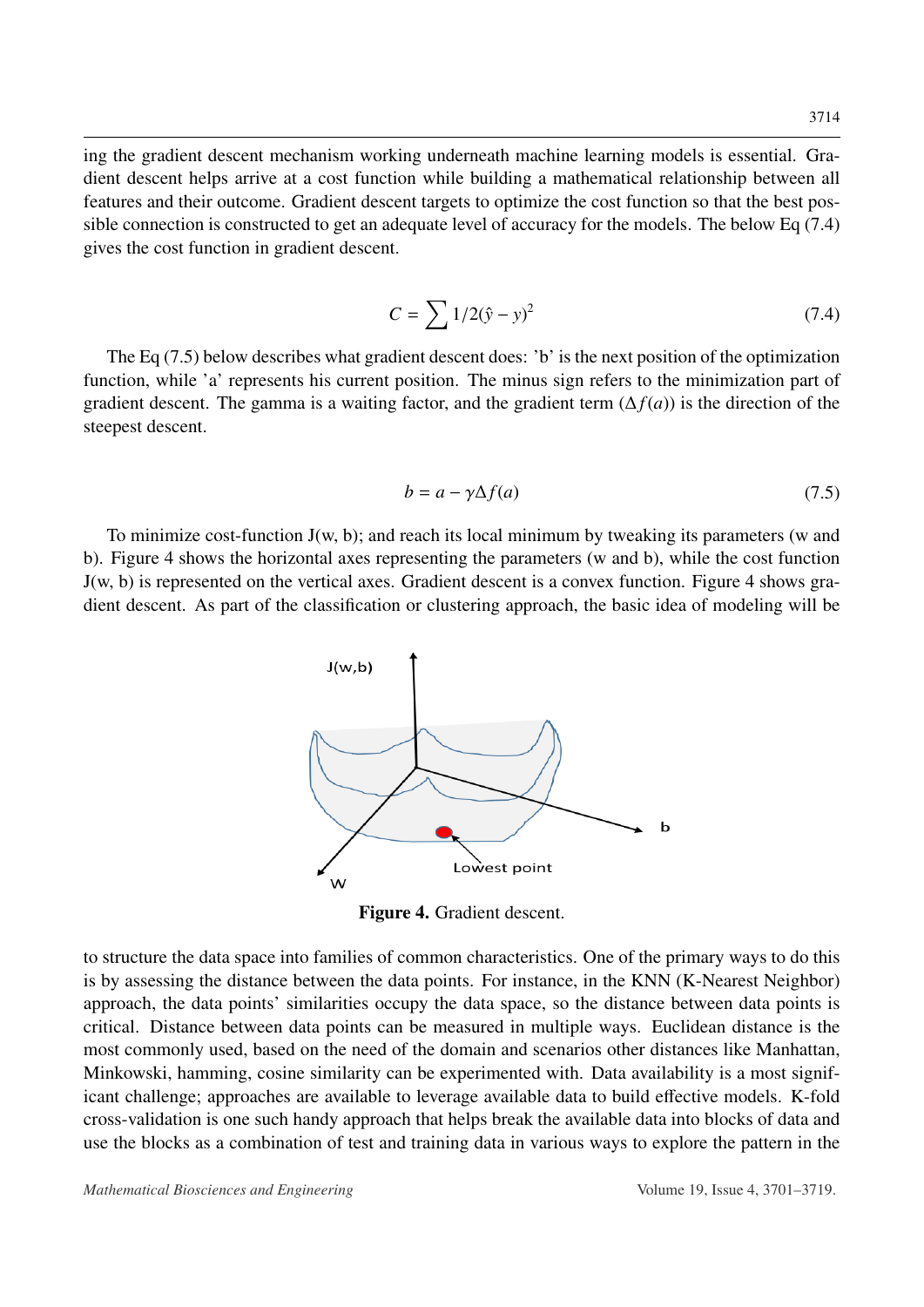data. Imbalanced data set is another challenge in the real world, particularly in security vulnerabilities, because security vulnerabilities are fewer in number in the overall landscape of software development. Apart from accuracy, recall, precision, and F1 score, which is widely used to evaluate the models' performance, there is a need to explore ROC (Receiver Operating Characteristics) and AUC (Area Under Curve) metrics to assess the models effectively. Log-loss metrics also provide more granular insight into how the model works and help make necessary tweaks to the model. Advanced regression modeling like lasso regression and ridge regression will refine the regression use case scenarios of the security vulnerabilities modeling with source code. Lasso regression technique is specialized in using shrinkages, these are the data values that get shrunk towards the mean value or similar central values. In comparison to regular regression methods lasso uses the regularization approach which helps in more accurate predictions.

#### 8. Analysis of current research

Dynamic variation in the threat and vulnerabilities in the industry will be a challenge to handle. Some of the threats may not frequently impact, but when they do occur, they have a significant effect; making sure that area is addressed is crucial. Machine learning models need periodic calibration to keep them relevant at any point in time. Changing landscape of technology will also add to the challenge of keeping up with the security needs. Integrating multiple models will be a challenge as the proposed architecture intends to provide a central system for decision-making. Data associated with the process will be sensitive, and access to data would be a challenge; utmost care may have to be taken while handling and processing the sensitive data. The Explainability of the models will be a challenge to handle, as a need to convince the practitioners of the recommendations provided by the architecture. Extension of the work to other domains would involve more profound work. Exploration of the naturalness of the software source code has provided better insights on leveraging the patterns hidden in the source code to improve coding practices. Statistical modeling in software development also provides opportunity to address productivity and quality related issues in software development. Using data for decision making process in the software development companies can be facilitated with multiple thought processes discussed in the paper.

#### 9. Conclusions

In this work, the focus has been to establish context around the need for statistical modeling in software development. Many of the concerns faced by the software industries are explored. Correlations are drawn for the software development processes and their challenges and sources of data that they hold. Some of the change management mechanisms in the software development and opportunities that they present are covered. Assessment of research gaps firms up on the critical challenges in the software development processes and the areas that need attention. Some of the challenges faced by software development companies are related to rapid developments happening in technology landscape, increasing customer demands with limited time to market, conflicts across various stakeholders of the software development teams and many other. Paper has explored the opportunities that are available in software development practices where data science can be leveraged. Research gaps involved in statistical modeling of software development practices are the key theme of discussion. Representation of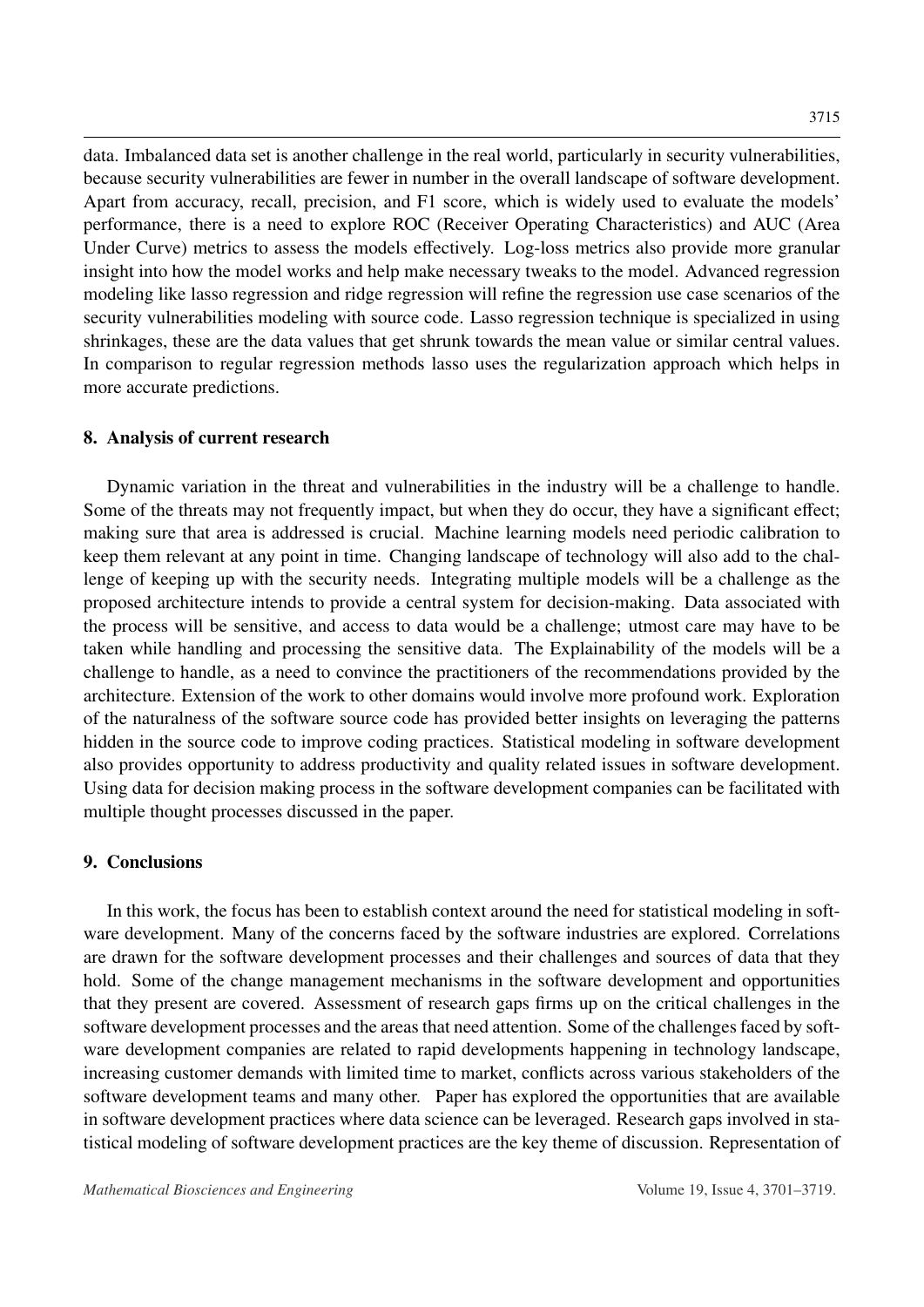the software source code to understand the hidden patterns are explored and further extended to check the applications of machine learning and its benefits. Software program representation is explored as this helps to build the context for software source code modeling. Understanding this representation will help make the data models correctly understand the software program structure; this helps mature these models and align them to the problem areas' real needs. Some of the experiences with the utilization of machine learning are discussed in light of their applicability for software modeling and considering the source code being the center of discussion. There is a need for focused research on exploring the practical data science or applied data science methods to bring out the best of both software development and data science. These explorations will also help companies to enhance the data knowledge of the technical team. It helps bring confidence among the leadership team to consider data an essential component of their strategic road map. All this will enhance the pace of data science applications in fields like software engineering, where applications can be increased to the next level.

# Acknowledgements

There is no funding available for this research work.

# Conflict of interest

The authors of this manuscript declared that they do not have any conflict of interest.

## References

- <span id="page-15-0"></span>1. A. Ahmad, C. Feng, M. Khan, A. Khan, A. Ullah, S. Nazir, et al., A systematic literature review on using machine learning algorithms for software requirements identification on stack overflow, *Secur. Commun. Networks*, 2020.
- <span id="page-15-1"></span>2. R. Russell, L. Kim, L. Hamilton, T. Lazovich, J. Harer, O. Ozdemir, et al., Automated vulnerability detection in source code using deep representation learning, in *2018 17th IEEE international conference on machine learning and applications (ICMLA)*, IEEE, (2018), 757–762.
- <span id="page-15-2"></span>3. H. El-Hadary, S. El-Kassas, Capturing security requirements for software systems, *J. Adv. Res.*, 5 (2014), 463–472. https://doi.org/10.1016/[j.jare.2014.03.001](http://dx.doi.org/https://doi.org/10.1016/j.jare.2014.03.001)
- <span id="page-15-3"></span>4. K. Chen G. S. Corrado, T. Mikolov, I. Sutskever, J. Dean, Distributed representations of words and phrases and their compositionality, *Adv. Neural Inf. Process. Syst.*, (2013), 3111–3119.
- <span id="page-15-4"></span>5. Y. Kim, Convolutional neural networks for sentence classification, in *Proc. 2014 Conf. Empirical Methods in Natural Language Processing (EMNLP)*, Association for Computational Linguistics, (2014), 1746–1751. https://doi.org/10.3115/v1/[D14-1181](http://dx.doi.org/https://doi.org/10.3115/v1/D14-1181)
- <span id="page-15-5"></span>6. Y. Pang, X. Xue, A. S. Namin, Predicting vulnerable software components through n-gram analysis and statistical feature selection, in *2015 IEEE 14th International Conference on Machine Learning and Applications (ICMLA)*, IEEE, (2015), 543–548. https://doi.org/10.1109/[ICMLA.2015.99](http://dx.doi.org/https://doi.org/10.1109/ICMLA.2015.99)
- <span id="page-15-6"></span>7. S. Bettaieb, S. Y. Shin, M. Sabetzadeh, L. Briand, G. Nou, M. Garceau, Decision support for security-control identification using machine learning, in *International Working Conference on Requirements Engineering: Foundation for Software Quality*, Springer, (2019), 3–20.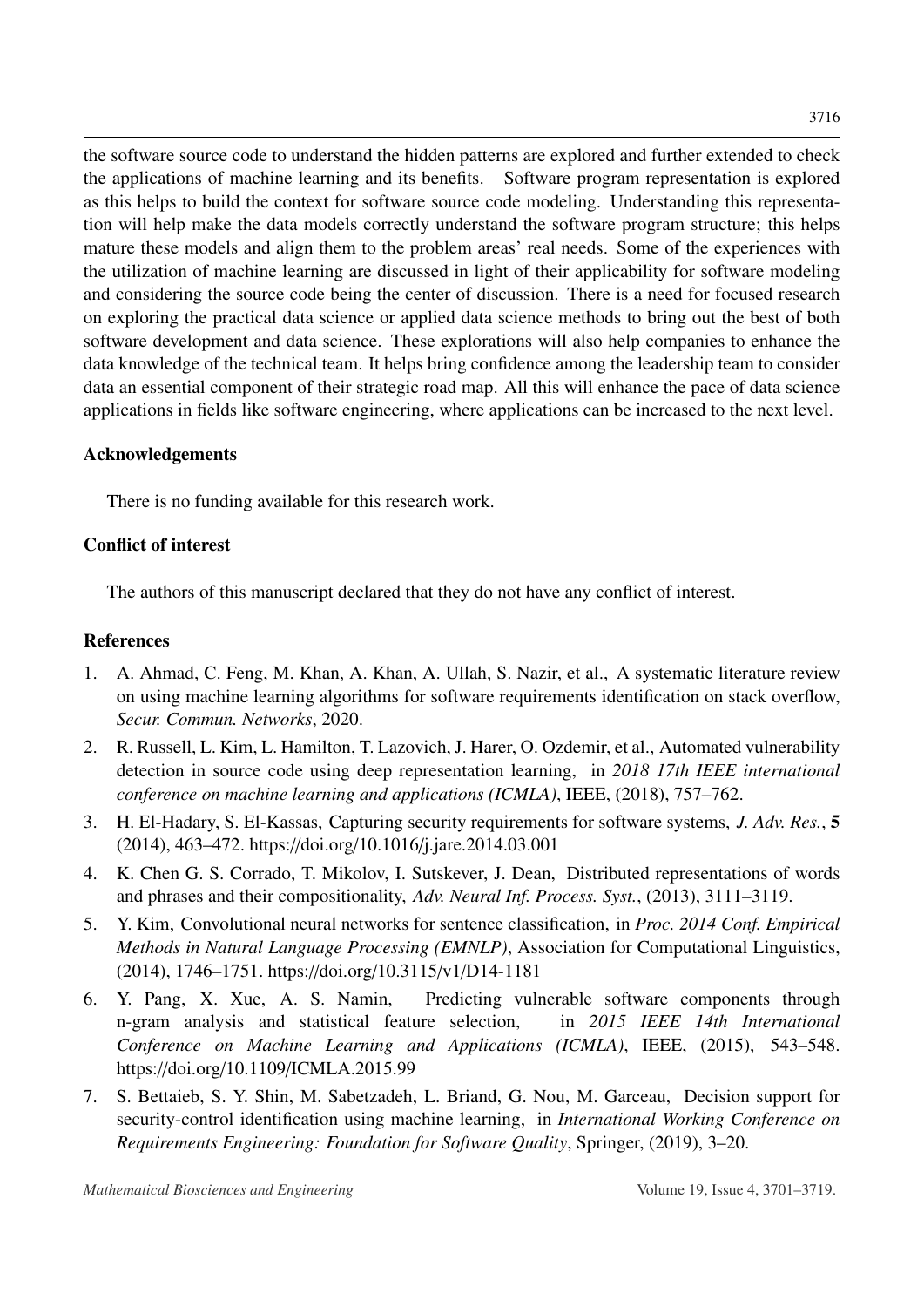- <span id="page-16-0"></span>8. R. Malhotra, A. Chug, A. Hayrapetian, R. Raje, Analyzing and evaluating security features in software requirements, in *2016 International Conference on Innovation and Challenges in Cyber Security (ICICCS-INBUSH)*, IEEE, (2016), 26–30.
- <span id="page-16-1"></span>9. Y. Pang, X. Xue, A. S. Namin, Feature selections for effectively localizing faulty events in gui applications, in *2014 13th International Conference on Machine Learning and Applications*, IEEE, (2014), 306–311.
- <span id="page-16-2"></span>10. B. Murphy, P. Morrison, K. Herzig, L. Williams, Challenges with applying vulnerability prediction models, in *Proceedings of the 2015 Symposium and Bootcamp on the Science of Security*, ACM– Association for Computing Machinery, 2015.
- <span id="page-16-3"></span>11. Y. Pang, X. Xue, A. S. Namin, Trimming test suites with coincidentally correct test cases for enhancing fault localizations, in *2014 IEEE 38th Annual Computer Software and Applications Conference*, IEEE, (2014), 239–244.
- <span id="page-16-4"></span>12. X. Xue, Y. Pang, A. S. Namin, Identifying effective test cases through k-means clustering for enhancing regression testing, in *2013 12th International Conference on Machine Learning and Applications*, IEEE, 2 (2013), 78-–83.
- <span id="page-16-5"></span>13. C. Catal, A. Akbulut, E. Ekenoglu, M. Alemdaroglu, Development of a software vulnerability prediction web service based on artificial neural networks, in *Pacific-Asia Conference on Knowledge Discovery and Data Mining*, Springer, Cham, (2017), 59–67.
- <span id="page-16-6"></span>14. I. Medeiros, N. Neves, M. Correia, Dekant: a static analysis tool that learns to detect web application vulnerabilities, in *Proceedings of the 25th International Symposium on Software Testing and Analysis*, (2016), 1–11,
- <span id="page-16-7"></span>15. L. K. Shar, L. C. Briand, H. B. K. Tan, Web application vulnerability prediction using hybrid program analysis and machine learning, *IEEE Trans. Dependable Secure Comput.*, 12 (2014), 688–707.
- <span id="page-16-8"></span>16. Y. Zhang, D. Lo, X. Xia, B. Xu, J. Sun, S. Li, Combining software metrics and text features for vulnerable file prediction, in *2015 20th International Conference on Engineering of Complex Computer Systems (ICECCS)*, IEEE, (2015), 40–49.
- <span id="page-16-9"></span>17. S. Neuhaus, T. Zimmermann, C. Holler, A. Zeller, Predicting vulnerable software components, in *Proceedings of the 14th ACM conference on Computer and communications security* , (2007), 529–540,
- <span id="page-16-10"></span>18. N. Nagappan, T. Ball, A. Zeller, Mining metrics to predict component failures, in *Proceedings of the 28th international conference on Software engineering*, (2006), 452–461.
- <span id="page-16-11"></span>19. Z. Li, L. Tan, X. Wang, S. Lu, Y. Zhou, C. Zhai, Have things changed now? an empirical study of bug characteristics in modern open source software, in *Proceedings of the 1st workshop on Architectural and system support for improving software dependability*, (2006), 25–33,
- <span id="page-16-12"></span>20. V. H. Nguyen, L. M. S. Tran, Predicting vulnerable software components with dependency graphs, in *Proceedings of the 6th International Workshop on Security Measurements and Metrics*, (2010),  $1-8.$
- <span id="page-16-13"></span>21. C. Catal, B. Diri, A systematic review of software fault prediction studies, *Expert Syst. Appl.*, 36 (2009), 7346–7354. https://doi.org/10.1016/[j.eswa.2008.10.027](http://dx.doi.org/https://doi.org/10.1016/j.eswa.2008.10.027)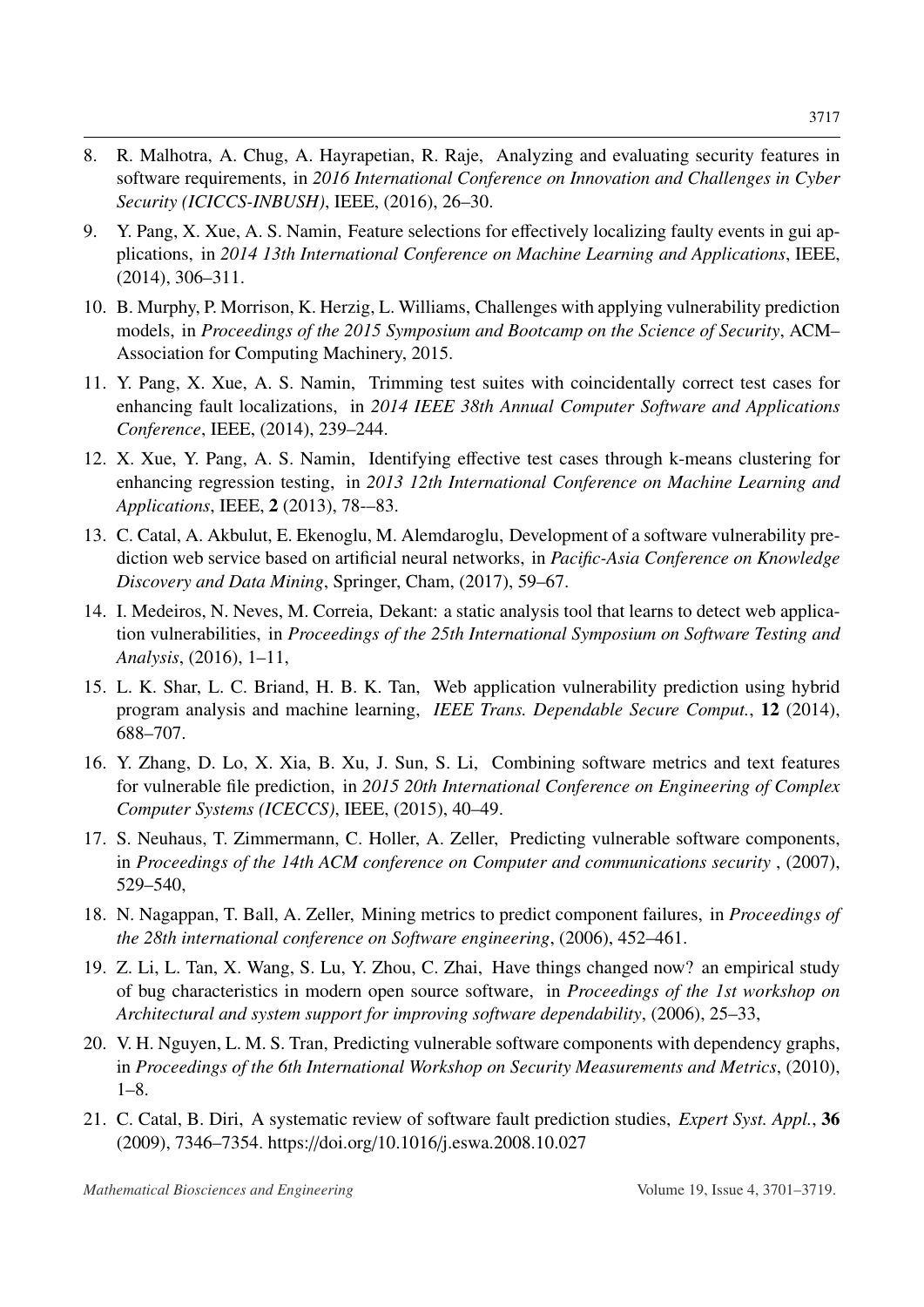- <span id="page-17-0"></span>22. A. Hayrapetian, R. Raje, Empirically analyzing and evaluating security features in software requirements, in *Proceedings of the 11th Innovations in Software Engineering Conference*, (2018), 1–11. https://doi.org/10.1145/[3172871.3172879](http://dx.doi.org/https://doi.org/10.1145/3172871.3172879)
- <span id="page-17-1"></span>23. T. Li, Identifying security requirements based on linguistic analysis and machine learning, in *2017 24th Asia-Pacific Software Engineering Conference (APSEC)*, IEEE, (2017), 388–397.
- <span id="page-17-2"></span>24. R. Jindal, R. Malhotra, A. Jain, Automated classification of security requirements, in *2016 International Conference on Advances in Computing, Communications and Informatics (ICACCI)*, (2016), 2027–2033. https://doi.org/10.1109/[ICACCI.2016.7732349](http://dx.doi.org/https://doi.org/10.1109/ICACCI.2016.7732349)
- <span id="page-17-3"></span>25. J. Zhang, X. Wang, H. Zhang, H. Sun, K. Wang, X. Liu, A novel neural source code representation based on abstract syntax tree, in *2019 IEEE*/*ACM 41st International Conference on Software Engineering (ICSE)*, IEEE/ACM, (2019), 783–794.
- <span id="page-17-4"></span>26. U. Alon, M. Zilberstein, O. Levy, E. Yahav, code2vec: Learning distributed representations of code, in *Proceedings of the ACM on Programming Languages*, 3 (2019), 1–29. https://doi.org/10.1145/[3341688](http://dx.doi.org/https://doi.org/10.1145/3341688)
- <span id="page-17-5"></span>27. Z. Mushtaq, G. Rasool, B. Shehzad, Multilingual source code analysis: A systematic literature review, *IEEE Access*, 5 (2017), 11307–11336. https://doi.org/10.1109/[ACCESS.2017.2710421](http://dx.doi.org/https://doi.org/10.1109/ACCESS.2017.2710421)
- <span id="page-17-6"></span>28. H. K. Dam, T. Tran, T. Pham, S. W. Ng, J. Grundy, A. Ghose, Automatic feature learning for predicting vulnerable software components, *IEEE Trans. Software Eng.*, 47 (2021), 67–85. https://doi.org/10.1109/[TSE.2018.2881961](http://dx.doi.org/https://doi.org/10.1109/TSE.2018.2881961)
- <span id="page-17-7"></span>29. X. Sun, X. Liu, B. Li, Y. Duan, H. Yang, J. Hu, Exploring topic models in software engineering data analysis: A survey, in *2016 17th IEEE*/*ACIS International Conference on Software Engineering, Artificial Intelligence, Networking and Parallel*/*Distributed Computing (SNPD)*, IEEE/ACIS, (2016), 357–362.
- <span id="page-17-8"></span>30. M. Allamanis, E. T. Barr, P. Devanbu, C. Sutton, A survey of machine learning for big code and naturalness, *ACM Comput. Surv. (CSUR)*, 51 (2018), 1–37.
- <span id="page-17-9"></span>31. A. Hindle, E. T. Barr, M. Gabel, Z. Su, Z. Su, P. Devanbu, On the naturalness of software, *Commun. ACM*, 59 (2016), 122–131. https://doi.org/10.1145/[2902362](http://dx.doi.org/https://doi.org/10.1145/2902362)
- <span id="page-17-10"></span>32. J. Tabassum, M. Maddela, W. Xu, A. Ritter, Code and named entity recognition in stackoverflow, preprint, arXiv:2005.01634.
- <span id="page-17-11"></span>33. C. Ling, Z. Lin, Y. Zou, B. Xie, Adaptive deep code search, in *Proceedings of the 28th International Conference on Program Comprehension*, (2020), 48–59. https://doi.org/10.1145/[3387904.3389278](http://dx.doi.org/https://doi.org/10.1145/3387904.3389278)
- <span id="page-17-12"></span>34. K. Goseva-Popstojanova, J. Tyo, Identification of security related bug reports via text mining using supervised and unsupervised classification, in *2018 IEEE International conference on software quality, reliability and security (QRS)*, IEEE, (2018), 344–355.
- <span id="page-17-13"></span>35. T. D. Oyetoyan, P. Morrison, An improved text classification modelling approach to identify security messages in heterogeneous projects, *Software Qual. J.*, 1 (2021). https://doi.org/10.1007/[s11219-020-09546-7](http://dx.doi.org/https://doi.org/10.1007/s11219-020-09546-7)